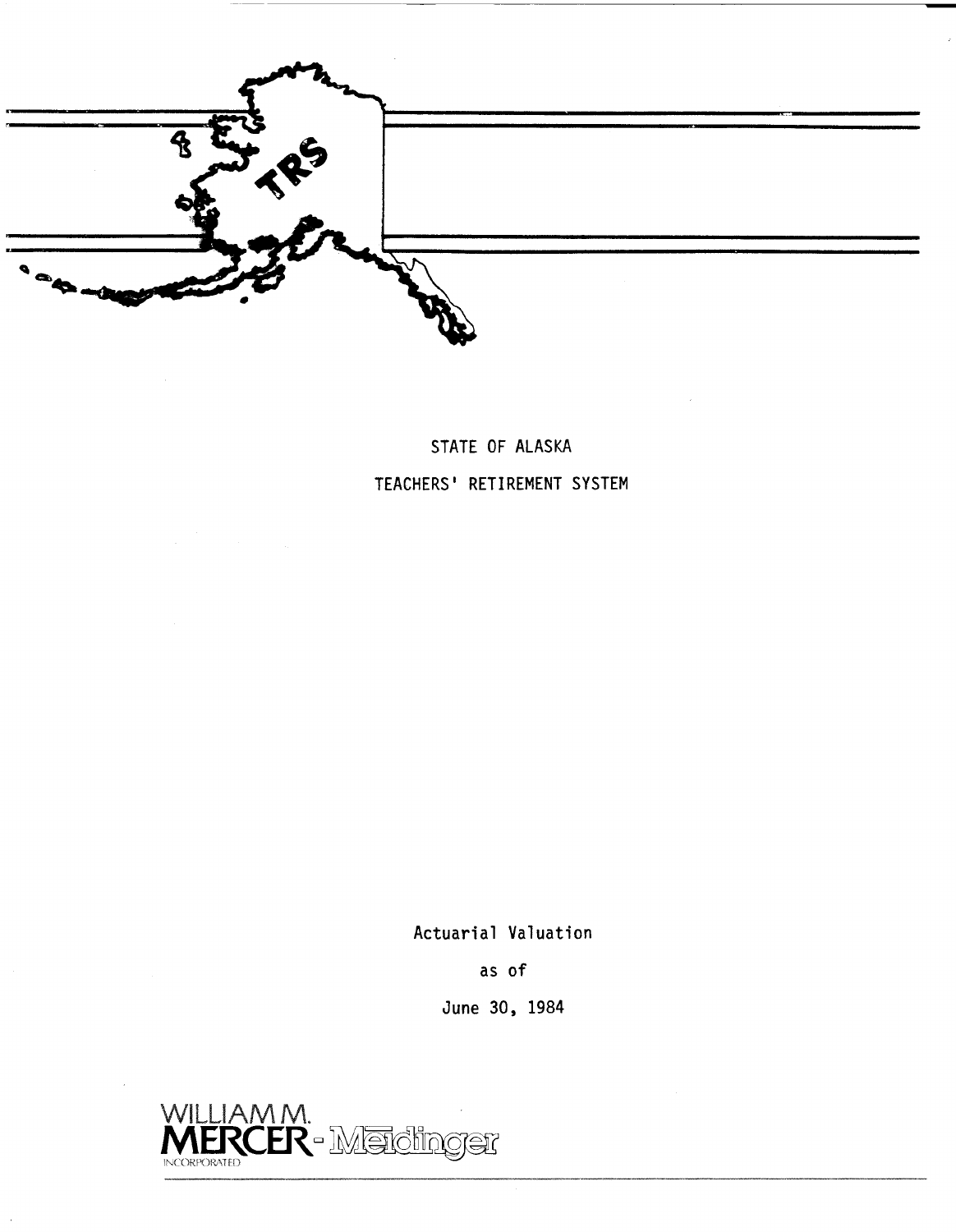$\mathbf{r}$ 

 $\ddot{\phantom{a}}$ 

# STATE OF ALASKA

# TEACHERS' RETIREMENT SYSTEM

Actuarial Valuation

as of

June 30, 1984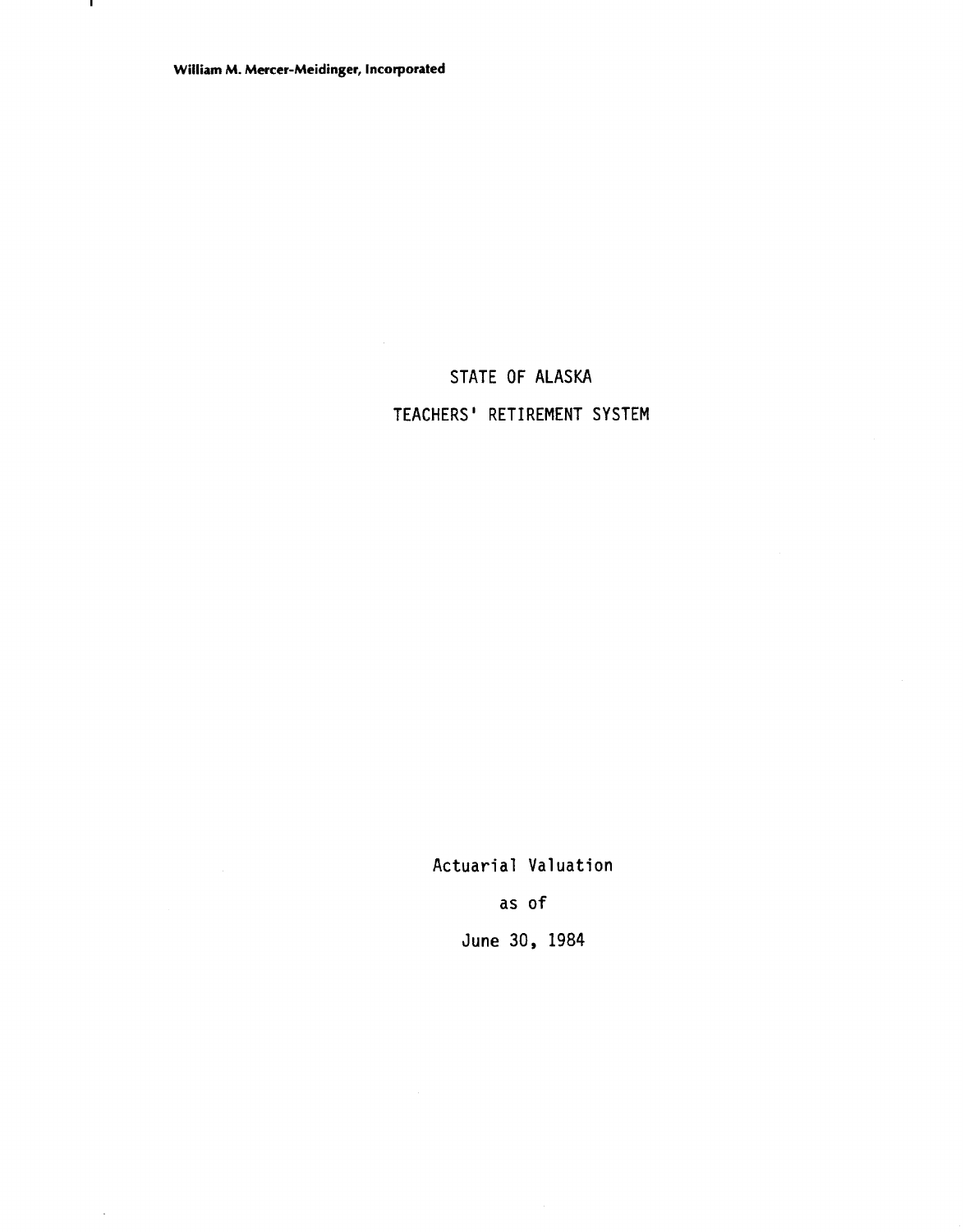$\mathbf{I}$ 

 $\sim$ 

# TABLE OF CONTENTS

**Page** 

 $\sim$ 

|           |     | $\mathbf 1$                                                                   |
|-----------|-----|-------------------------------------------------------------------------------|
|           |     | $\mathbf{3}$                                                                  |
|           |     | 8<br>SECTION 1 THE BASIS OF THE VALUATION                                     |
|           | 1.1 | BRIEF OUTLINE OF THE ALASKA TEACHERS'<br>RETIREMENT SYSTEM<br>9               |
|           | 1.2 | MISCELLANEOUS INFORMATION AS OF JUNE 30.<br>19                                |
|           | 1.3 | ANNUAL EARNINGS BY AGE AND SERVICE<br>20<br>AND SERVICE GROUPS BY AGE GROUPS. |
|           | 1.4 | STATISTICS ON NEW RETIREES DURING THE<br>YEAR ENDING JUNE 30<br>21            |
|           |     | 1.5(a) STATISTICS ON ALL RETIREES AS OF<br>22                                 |
|           |     | 1.5(b) ANNUAL BENEFIT BY AGE AND RETIREMENT<br>23                             |
|           |     | 24<br>1.6 ACTUARIAL METHOD AND ASSUMPTIONS                                    |
|           |     | 26<br>TABLE 1 - EMPLOYEE TURNOVER ASSUMPTIONS.                                |
|           |     | 27<br>TABLE 2 - DISABILITY RATES                                              |
| SECTION 2 |     | 28<br>DETAILED VALUATION RESULTS                                              |
|           | 2.1 | STATEMENT OF NET ASSETS AS OF<br>29<br>JUNE 30, 1984                          |
|           | 2.2 | CHANGES IN NET ASSETS DURING<br>30<br>FISCAL YEAR 1984.                       |
|           | 2.3 | DEVELOPMENT OF VALUATION ASSETS<br>31<br>AS OF JUNE 30, 1984                  |
|           | 2.4 | BREAKDOWN OF PRESENT VALUE OF<br>32<br>BENEFITS.                              |
|           | 2.5 | CALCULATION OF TOTAL CONTRIBUTION<br>33<br>RATE FOR FISCAL YEAR 1987          |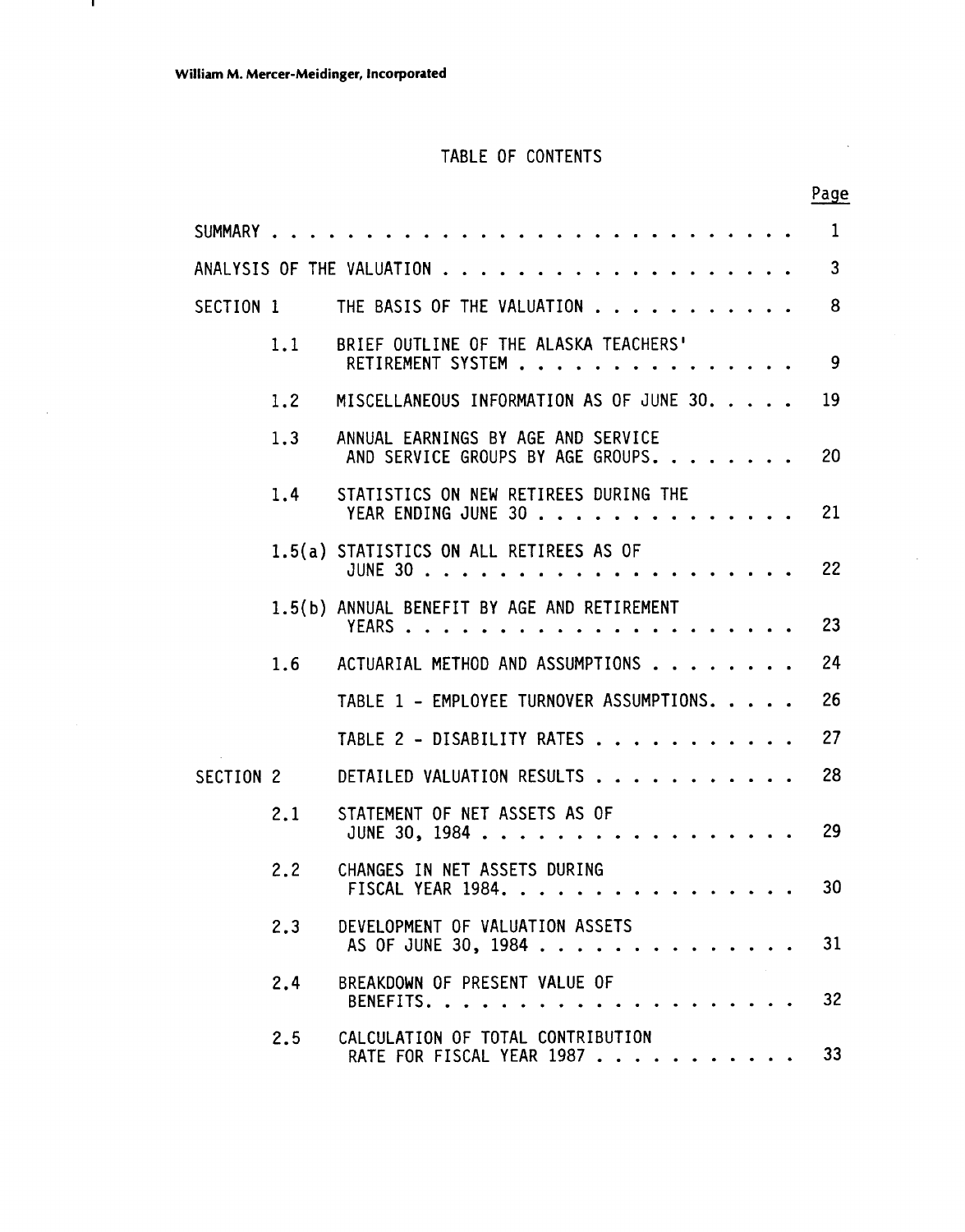

#### **Benefit Services/ Consulting Actuaries**

#### **SUMMARY**

We have completed a valuation of the Alaska Teachers' Retirement System as of June 30, 1984. The principal results of the actuarial valuation are presented in this summary and analysis; the two sections which follow are meant to provide the necessary supporting details.

Section 1 presents the fundamental information on which the valuation was based. Included is a summary of plan provisions, information about plan participants, and disclosure of the actuarial method and assumptions used.

Section 2 presents the detailed actuarial valuation results. Its subsections present a step-by-step derivation of the recommended contribution. In addition, information requested by the auditors of the Retirement System is presented.

The purposes of an actuarial valuation are:

- 1. To examine the status of funding of the Plan, and
- 2. To determine the contribution rates for the State for each school district in the System.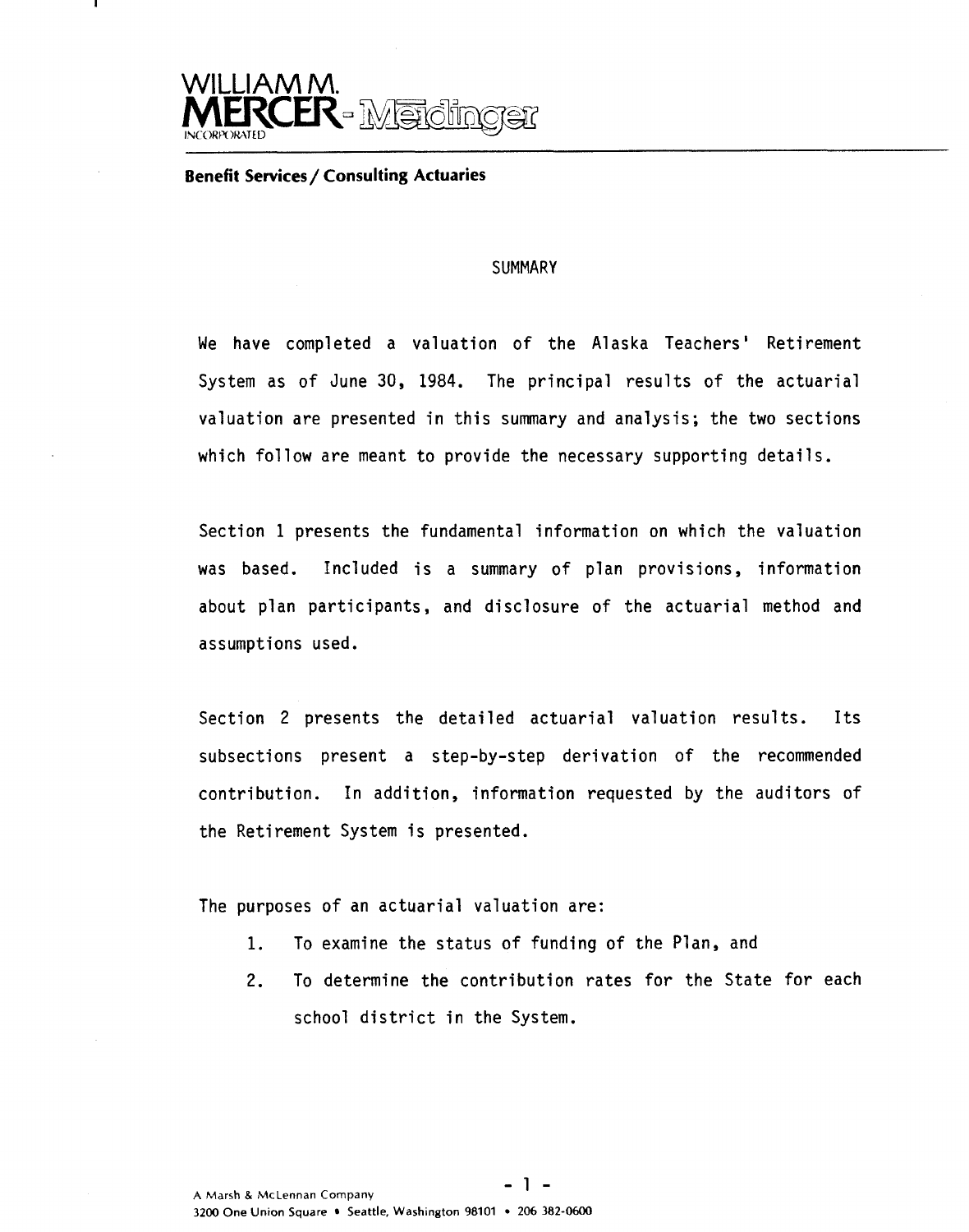л.

|     |     |                                                        | 1983      | 1984      |
|-----|-----|--------------------------------------------------------|-----------|-----------|
| (1) |     | Status of Funding<br>as of June 30                     |           |           |
|     | (a) | <b>Valuation Assets</b><br>('000 omitted)              | \$562,944 | \$674,382 |
|     | (b) | Present Value of<br>Accrued Benefits<br>('000 omitted) | 706,795   | 804,018   |
|     | (c) | Accrued Benefit<br>Funding Ratio                       | 79.7%     | 83.9%     |
| (2) |     | Contributions For<br>Fiscal Year                       | 1986      | 1987      |
|     | (a) | Normal Cost Rate                                       | 13.13%    | 13.91%    |
|     | (b) | Past Service Rate                                      | 4.23%     | 3.45%     |
|     | (c) | Total Contribution<br>Rate                             | 17.36%    | 17.36%    |

The most significant results of the valuation are as follows:

In preparing this valuation, we have employed generally accepted actuarial methods and assumptions, in conjunction with employee data provided to us, to determine a sound value for the Plan liabilities. I certify that, to the best of my knowledge and belief, the attached statements are true and correct.

Respectfully submitted,

Robert J. Richardson

Robert F. Richardson, ASA Principal

RFR/jam

April **4,** 1985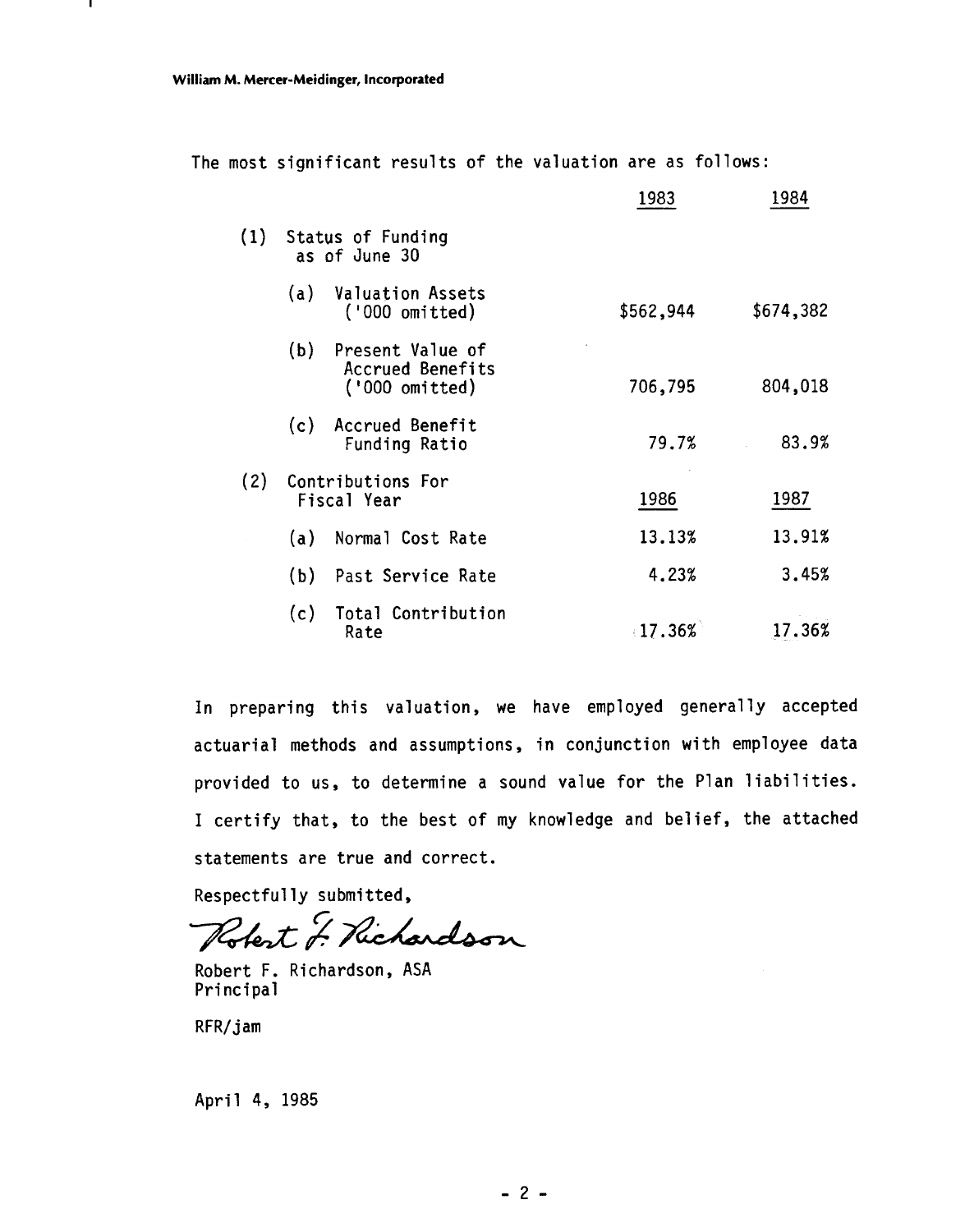#### ANALYSIS OF THE VALUATION

#### Actuarial Method and Assumptions

This actuarial report utilizes the same actuarial assumptions and methods as were adopted in March of 1982. The most significant assumptions are the economic assumptions concerning salary increases, health inflation, and investment earnings of the assets. In general, deviation of actual experience from these assumptions have the most significant impact on changes in employer contribution rates and funding ratios.

#### Inves tment Performance

During fiscal year 1984, investment performance in the Teachers' Retirement System was much less than last year's recordbreaking performance. In fact, the investment performance based on market values was only 2.16% during the year. Because of the three-year smoothing approach used for actuarial valuation purposes, valuation assets reflected a 9.85% yield during the year. Compared with our 8% interest assumption, the net result was a slight actuarial gain from investment performances. Accordingly, investment performance during the prior year slightly helped the funding ratio and tended to offset actuarial losses from increases in average age.

#### Health Inflation

The monthly premium per retiree for health coverage in FY85 is \$191.85 per month. This represents a 23% increase over the premium for the prior year. This premium increase appears to be partially the result

 $-3-$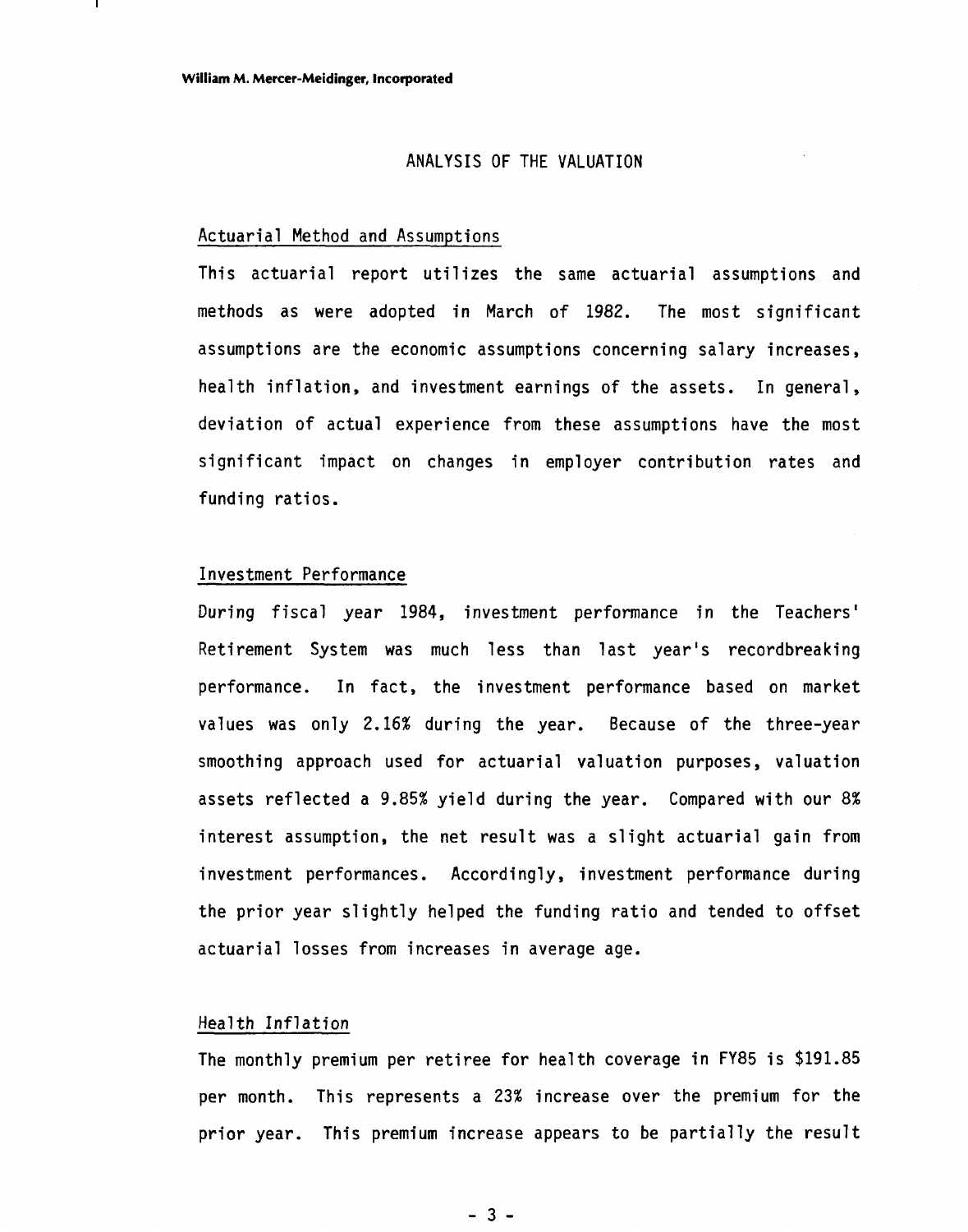of an over-reaction to extremely poor experience just prior to premium negotiations with the health carrier. Since then the success of cost containment efforts, as well as actual claim experience, has shown the \$191.85 premium rate to be exorbitant. Current projections indicate that a \$165 premium for FY86 should be sufficient. Accordingly, we have used the \$165 projected FY86 premium for our actuarial calculations in this report.

It must be pointed out that increases in the medical premium are affected by factors other than price increases for medical goods and services. Along with price inflation, there has been increased utilization. Another very important factor is the smaller share of the medical burden which is now being shouldered by Medicare. The diminishment of Medicare's role has a leveraged affect on the post-retirement medical premium paid by TRS. The following table<br>
illustrates this principal:<br>
Old<br>
Cost<br>
Total Health Cost<br>
Total Health Cost<br>
Total Health Cost<br>
S300<br>
15%<br>
S345 illustrates this principal:

|                   | 01d<br>Cost | Increase | New<br>Cost |
|-------------------|-------------|----------|-------------|
| Total Health Cost | \$300       | 15%      | \$345       |
| Medicare Pays     | 200         | 10%      | 220         |
| Net Cost to TRS   | \$100       | 25%      | \$125       |

As this table illustrates, a 15% increase in overall health cost can generate a 25% increase in the monthly premium paid by the retirement system. The following table shows the monthly health premium rates for retirees since 1977:

 $-4 -$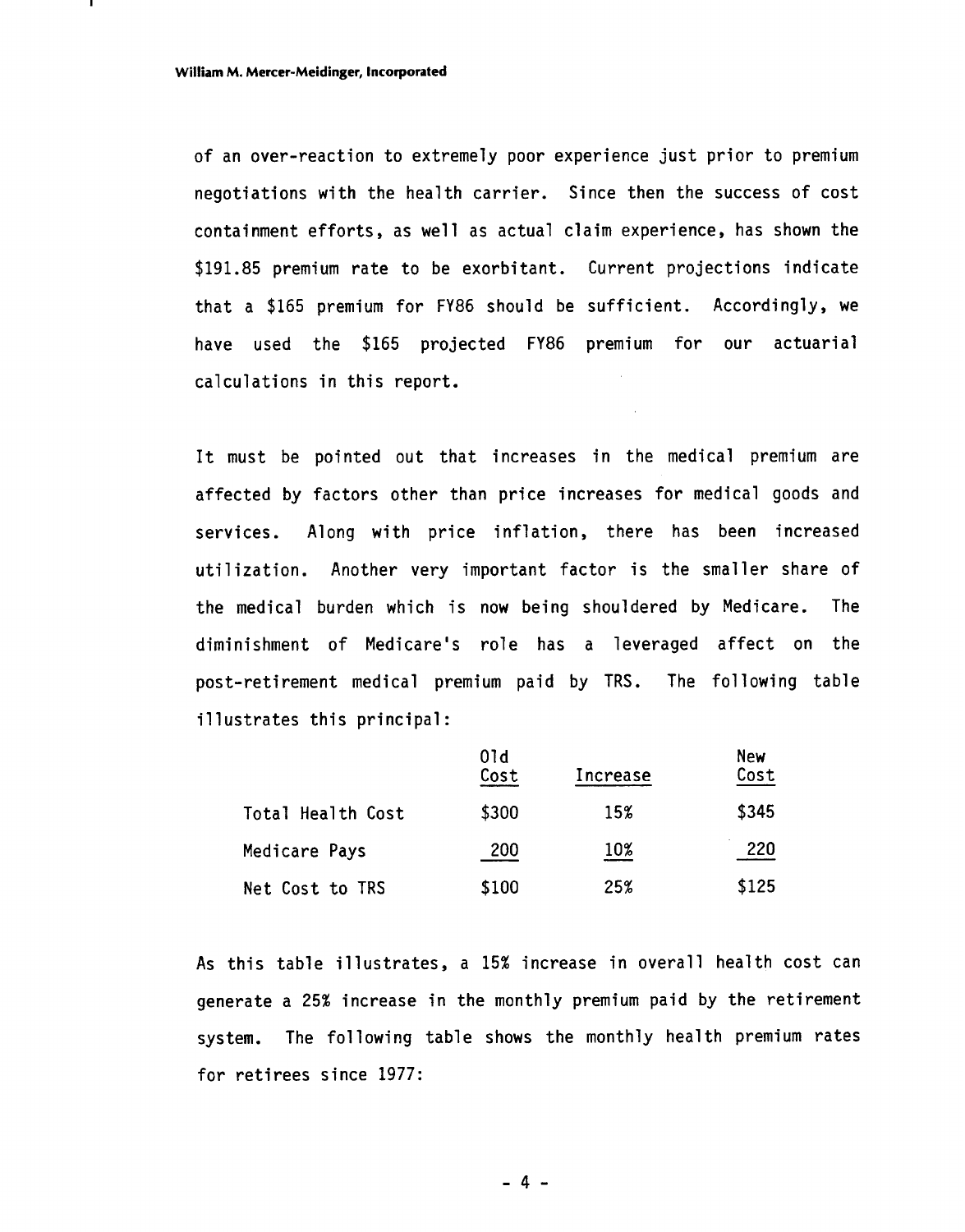#### **William M. Mercer-Meidinger, Incorporated**

| Fiscal<br>Year | Monthly Premium<br>Per Retiree<br>For Health Coverage | Annual<br>Percentage<br>Increase |
|----------------|-------------------------------------------------------|----------------------------------|
| 1977           | \$34.75                                               |                                  |
| 1978           | 57.64                                                 | 66%                              |
| 1979           | 69.10                                                 | 20%                              |
| 1980           | 64.70                                                 | $-6%$                            |
| 1981           | 96.34                                                 | 49%                              |
| 1982           | 96.34                                                 | 0%                               |
| 1983           | 115.61                                                | 20%                              |
| 1984           | 156.00                                                | 35%                              |
| 1985           | 191.85                                                | 24%                              |
|                |                                                       |                                  |

#### Salary Increases

Average salary increases during the last year were somewhat higher than increases from a year ago, but still less than our actuarial assumption. The following table shows the growth in average annual salary since 1977. During this seven-year period, the average annual compound increase in salaries was 8.08%, which tracks quite closely with our actuarial assumption. Of interest is the dip in the percentage increase every other year.

| As of<br>June 30 | Average<br>Annual Salary | Percentage<br>Increase |
|------------------|--------------------------|------------------------|
| 1977             | \$22,887                 |                        |
| 1978             | 25,193                   | 10.1%                  |
| 1979             | 26,807                   | 6.4%                   |
| 1980             | 29,685                   | 10.7%                  |
| 1981             | 32,326                   | 8.9%                   |
| 1982             | 35,903                   | 11.1%                  |
| 1983             | 37,323                   | 4.0%                   |
| 1984             | 39,416                   | 5.6%                   |

#### Membership Statistics

As you can see in Section 1.2, the average age of active TRS members continues to increase. Every single year since 1977, when the average age was only 37.20, average age has increased to the present level of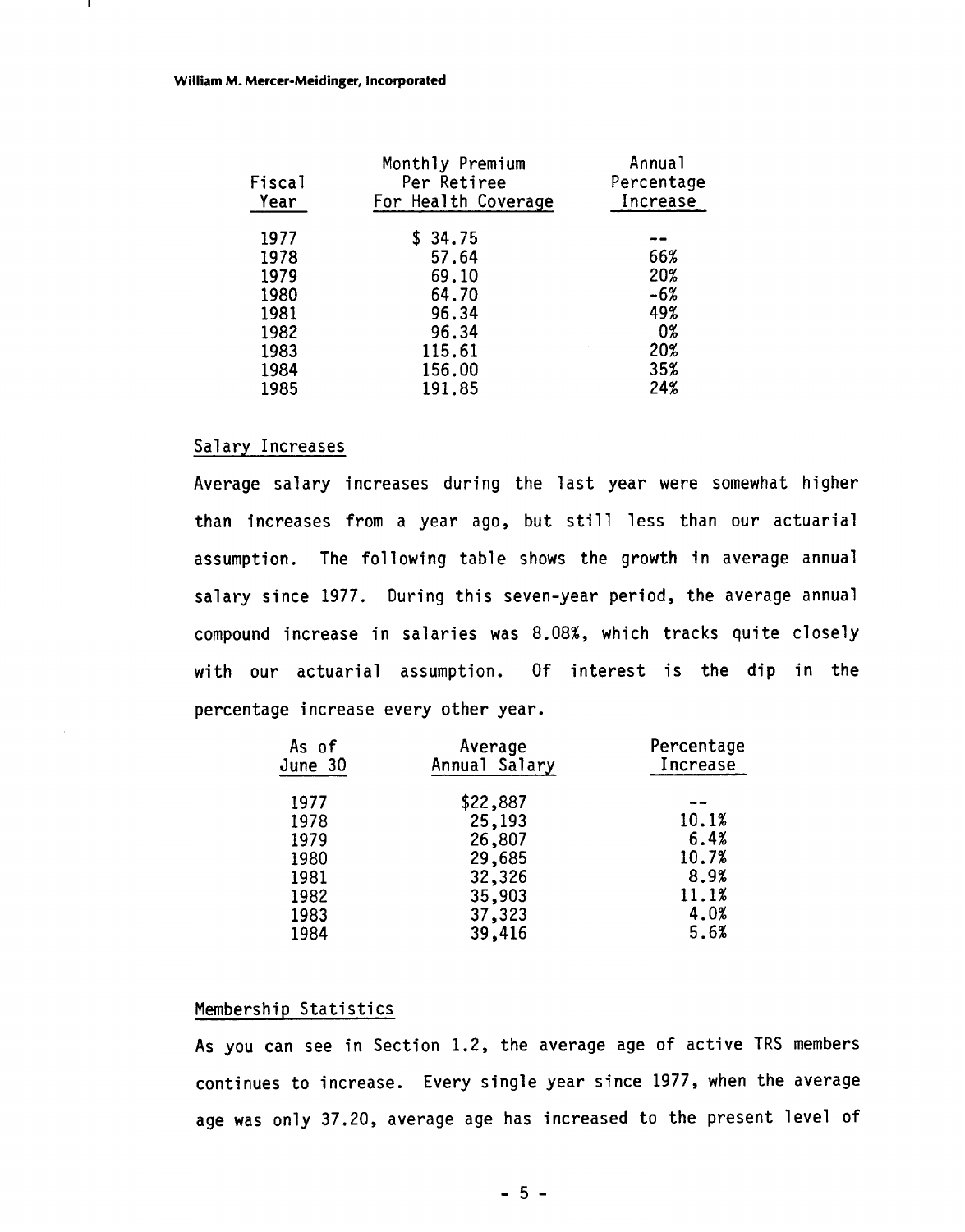39.76. This increase in age of active participants is a phenomenon which we are observing in virtually every single retirement plan in the country.

An increase in average age applies upward pressure to the employer contribution rate. This is because the value of the pension is greater (since benefits will commence sooner) and the period of time over which to fund the pension is decreased.

#### Retiree Statistics

Section 1.4 of this report shows statistics on new retirees each year since 1980. Of significance is the reversal in the trend toward a lower and lower average age at retirement. Perhaps of greatest significance is the large number of members who remain actively employed even though they are eligible for retirement. As can be seen in Section 1.3, there are 271 teachers who have more than 20 years of service. There are another 253 teachers who have at least five years of service and are over age 55. Nevertheless, our actuarial assumed age of retirement, which averages 55.6, has been above actual experience for the last three years.

#### Funding Progress

As the prior Summary shows, the accrued benefit funding ratio increased by 4 points to its current level of 83.9%.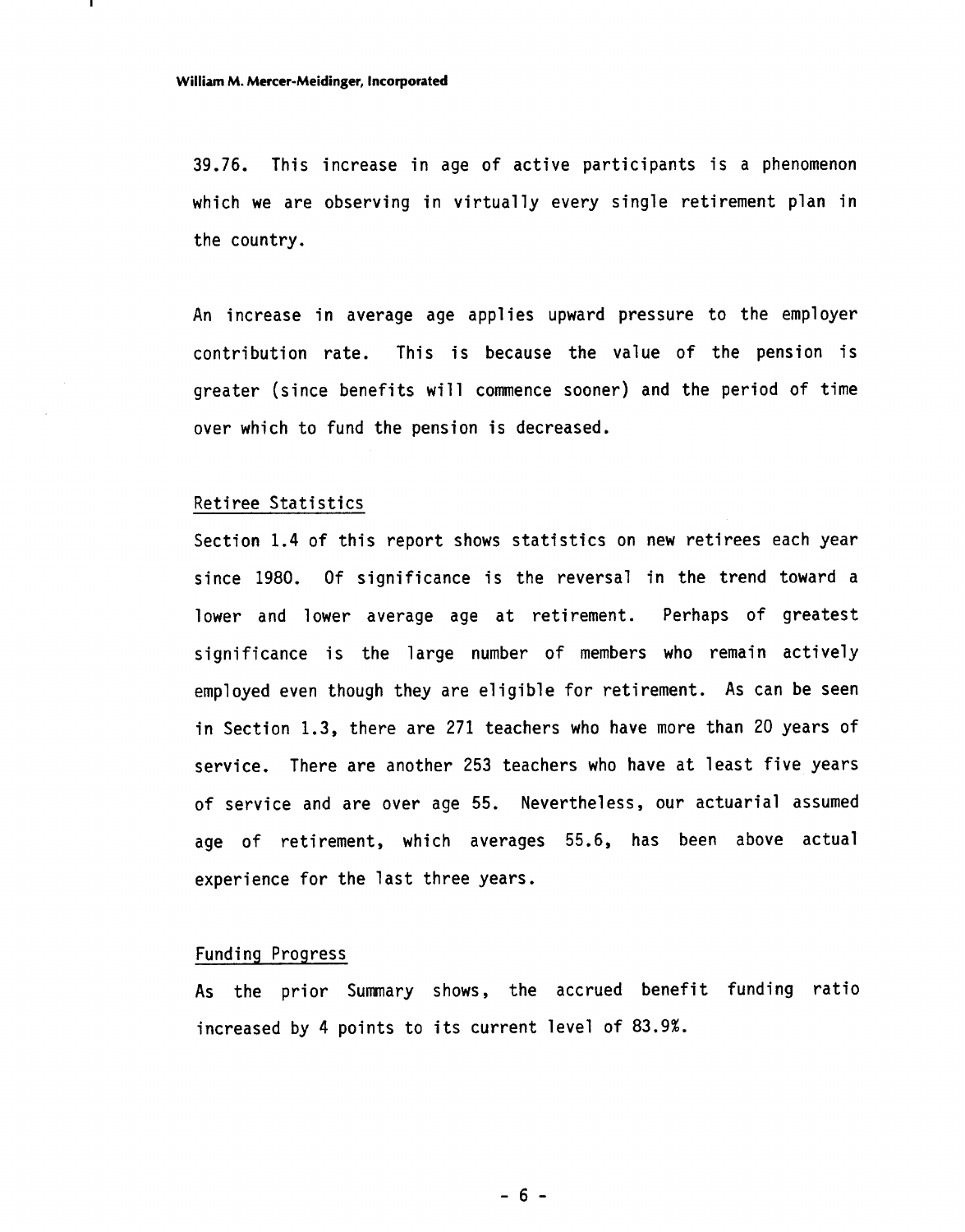# Conclusions

л.

The lack of any change in the employer contribution rate is due to the balancing of actuarial gains and losses. Modest gains from investment sources and less-than-anticipated salary increases were largely offset by the increase in average age and other demographic factors. In summary, funding progress on the Alaska Teachers' Retirement System is being maintained.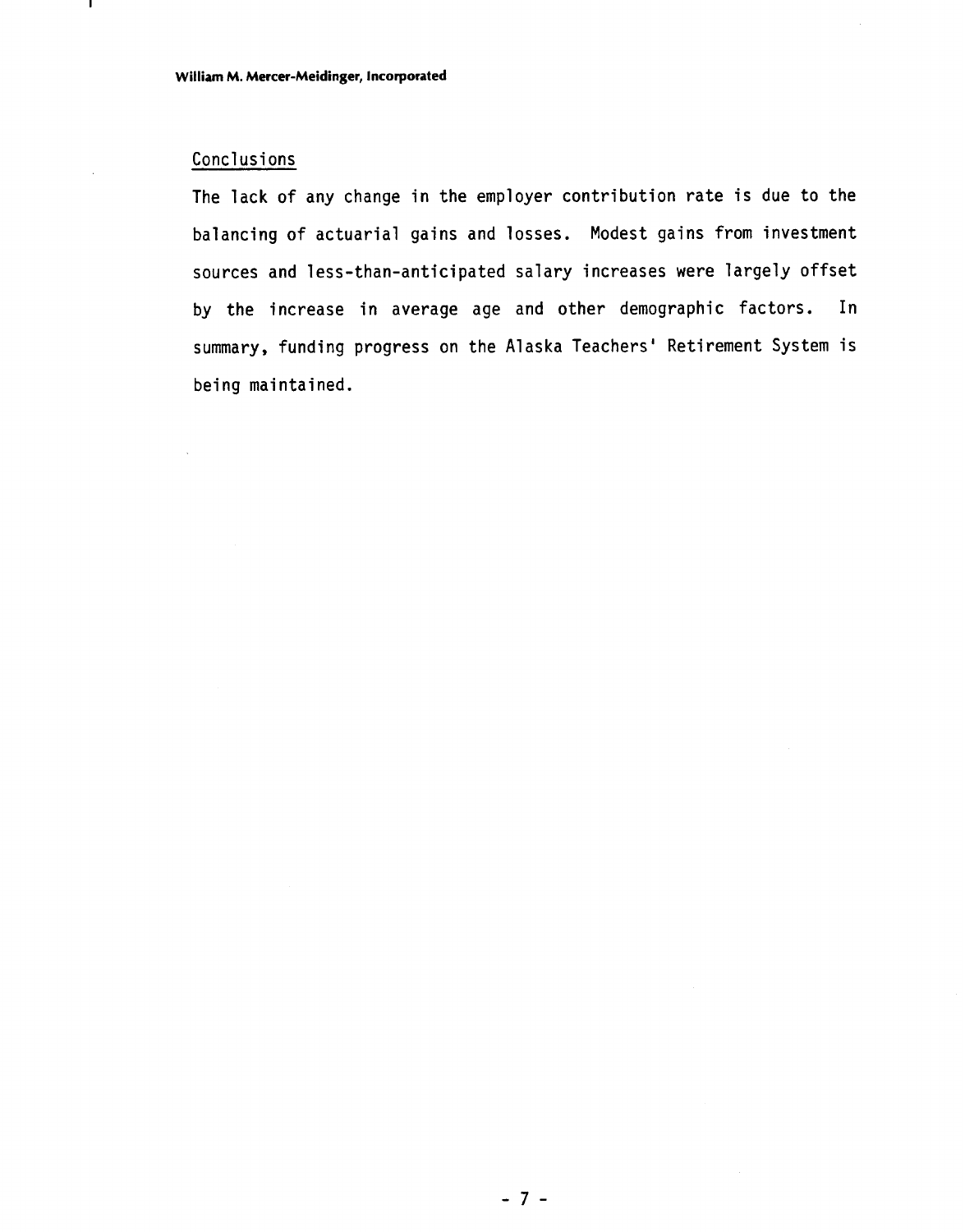.

## SECTION 1

## THE BASIS OF THE VALUATION

The foundation of an actuarial valuation is the information and assumptions used in preparing it. In this section, the salient Plan provisions, employee census data, and actuarial methods and assumptions used in preparing the valuation are outlined.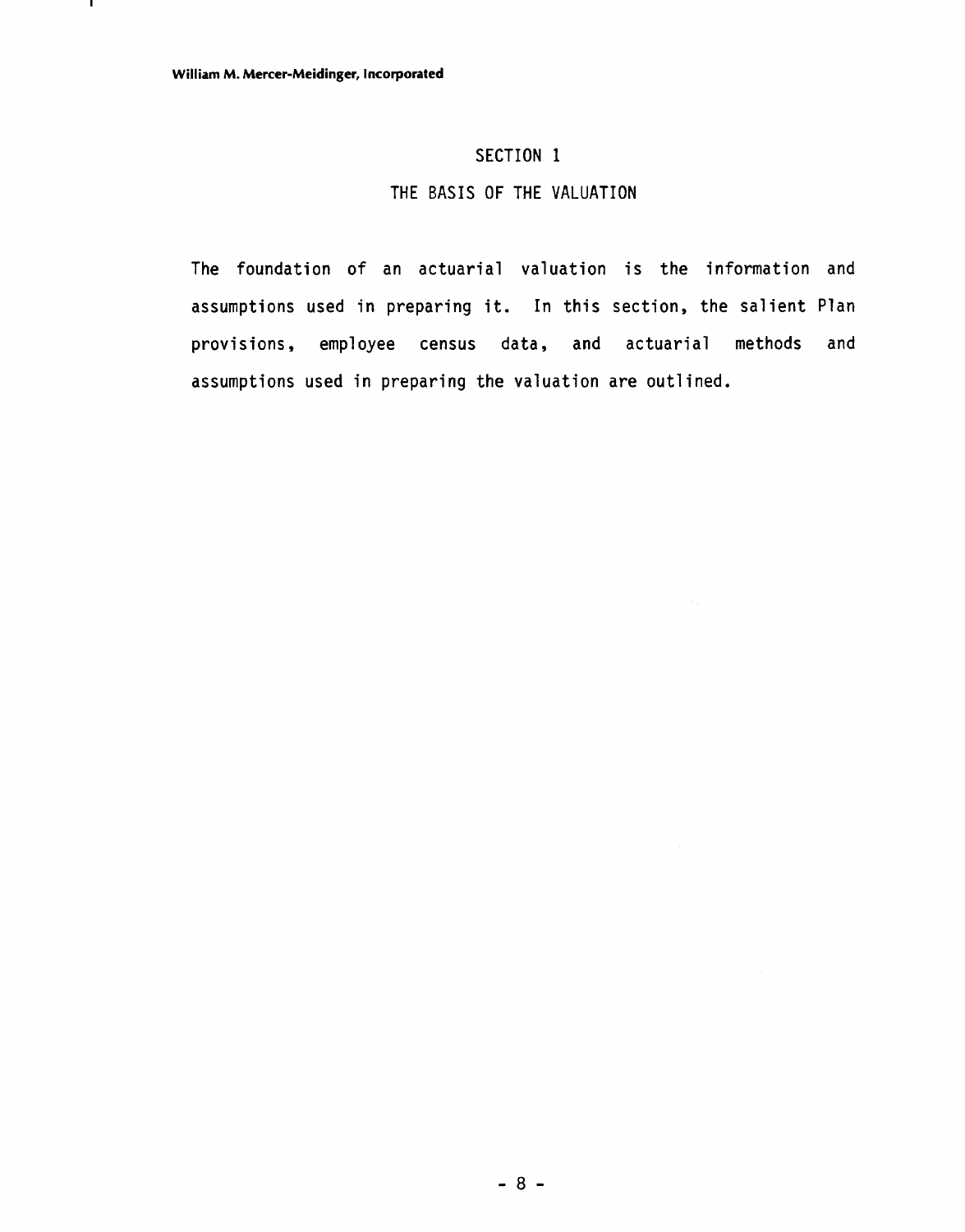# 1.1 BRIEF OUTLINE OF THE

#### ALASKA TEACHERS' RETIREMENT SYSTEM

(1)  $\frac{P1an}{P}$ 

The Teachers' Retirement System of Alaska is a joint contributory retirement system to provide benefits for teachers of the State.

#### (2) Effective Date

June 30, 1955, as amended through June 30, 1984.

#### (3) Administration of Plan

The Commissioner of Administration appoints the administrator of the System; the Alaska Teachers' Retirement Board makes recommendations to the Commissioner of Administration; and the Commissioner of Revenue invests the funds.

## **(4)** Membership

Membership in the Alaska Teachers' Retirement System is compulsory for each certificated elementary or secondary teacher, certificated school nurse, and other certificated personnel who are employed on a full-time or part-time basis in a position which requires a teaching certificate as a condition of employment in the public schools of Alaska, the Commissioner of Education, supervisors within the Department of Education, and all full-time or part-time teachers of the University of Alaska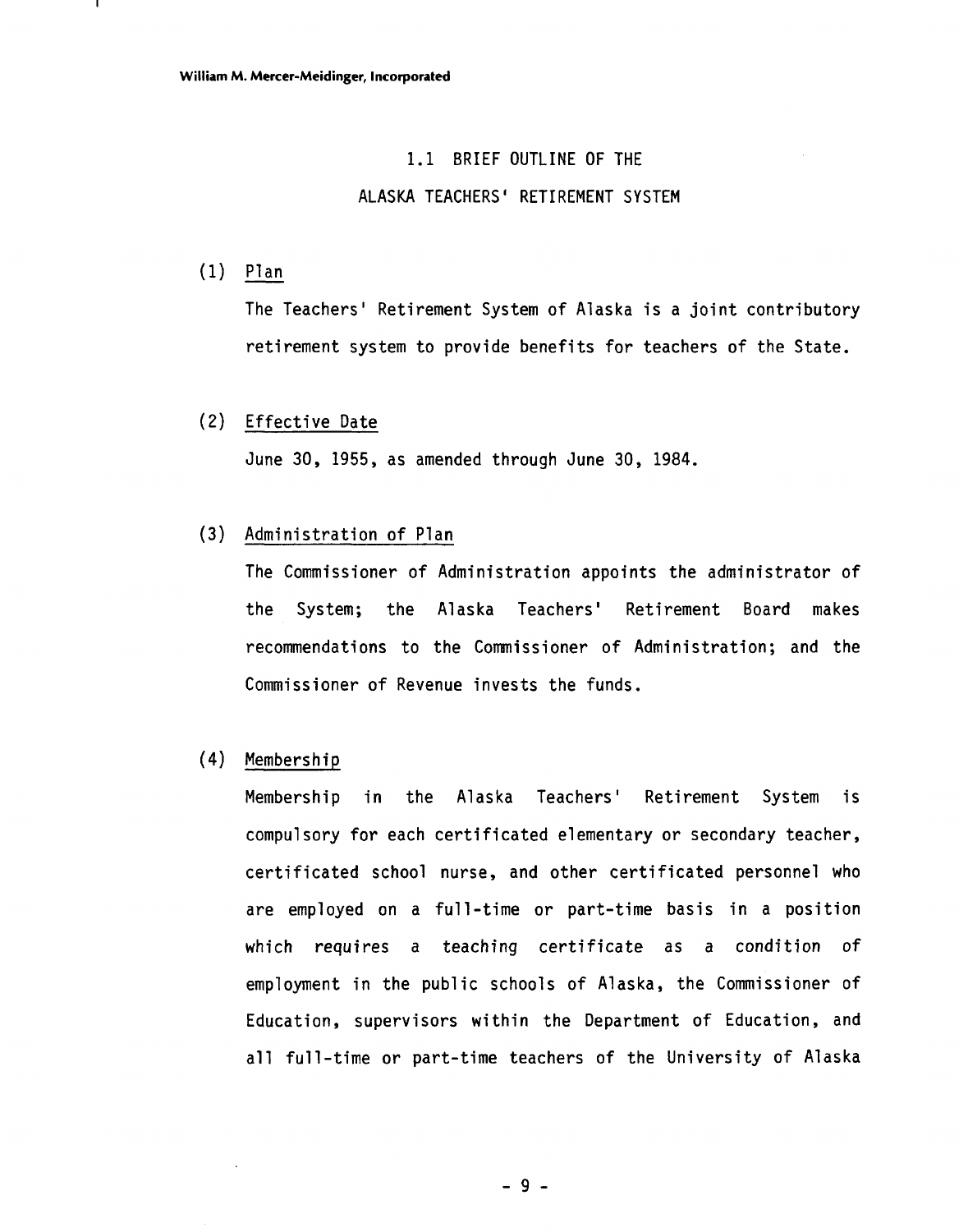and administrative personnel occupying a full-time position at the University of Alaska which requires academic standing and is approved by the Administrator. Certain State legislators may also elect to be eligible for membership.

#### (5) Credited Service

**A** year of membership service is defined to be the same as a school term which is currently a minimum of 172 days, and fractional service credit is on a daily rate basis. Credit is granted for all Alaskan Public school service. Credit is granted for accrued, unused sick leave as reflected by the records of the last employer once a member has been on retirement an equal amount of time, meets eligibility requirements and has completed an application for the credit.

#### (6) Contributions by Teachers

Effective July 1, 1970, each teacher shall contribute 7% of base salary earned from July 1 to the following June 30.

#### (7) Voluntary Supplemental Contributions

If a teacher who first joined the system before July 1, 1982 wishes to make his or her spouse or minor children eligible for a spouse's pension and/or survivor's pension allowance, the teacher may elect to make supplemental contributions of an additional 1% of base salary commencing not later than 90 days after marriage,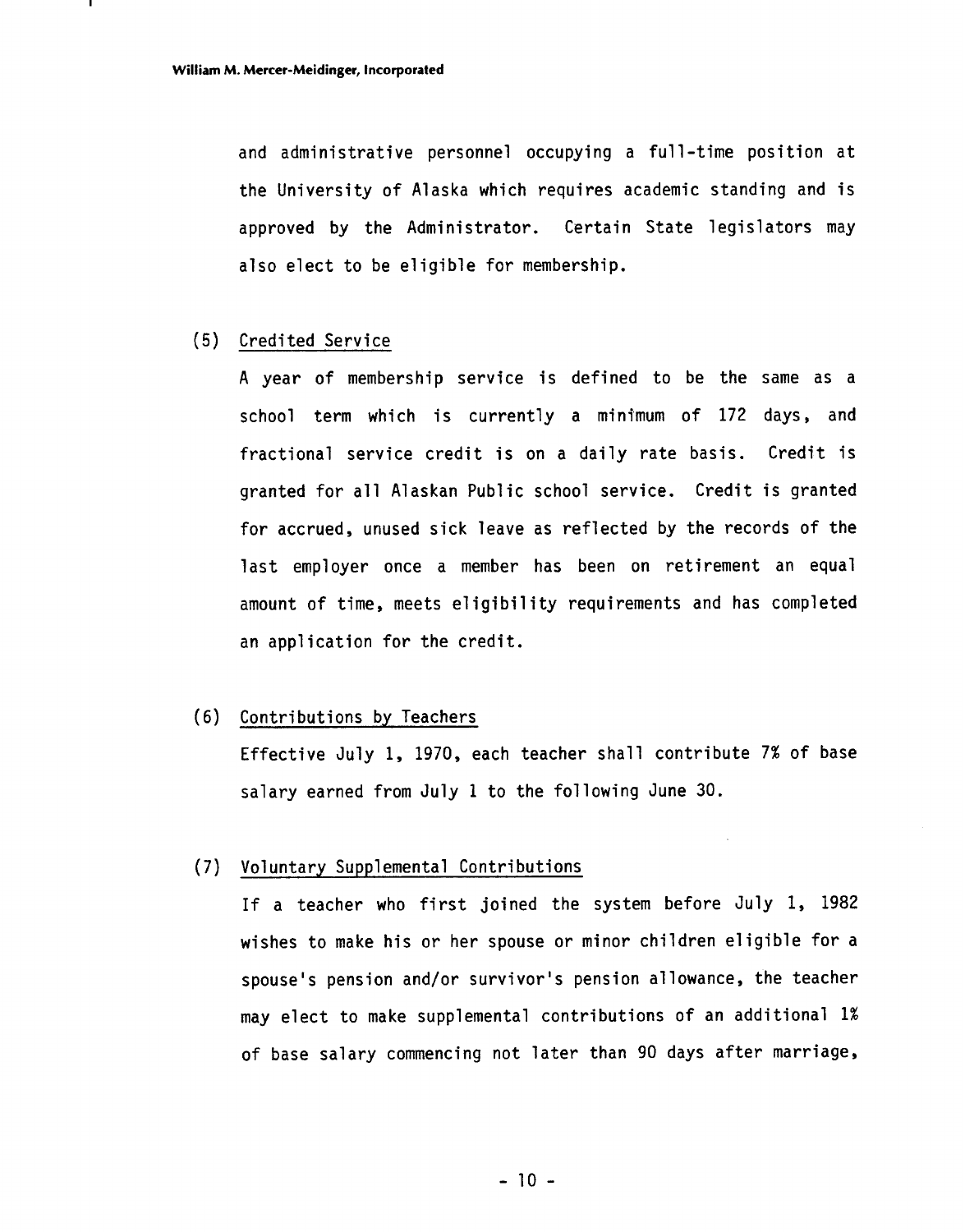or the birth or adoption of a child, or upon re-entry into the system provided there was at least a twelve (12) month break in service.

#### (8) Arrearage Contributions

Up to 10 years of public or non-public teaching service, or service by a certificated person in a position requiring certification, in an accredited school not covered under the Teachers' Retirement System, or service in an institution of higher learning not under the control of the Board of Regents of the University of Alaska, may be credited for retirement purposes.

After July 1, 1978, the full actuarial cost of providing benefits for this service will be borne by the teacher. In addition, teaching service in Alaska B.I.A. schools may be used to increase total outside and Alaska B.I.A. service to 15 years before July 1, 1978. After that date, Alaska B.I.A. service is limited to five years.

A maximum of five years of military service may be included as outside service. No fractional credit is granted for outside service. Fractional credit is granted for Alaska B.I.A. service and military service.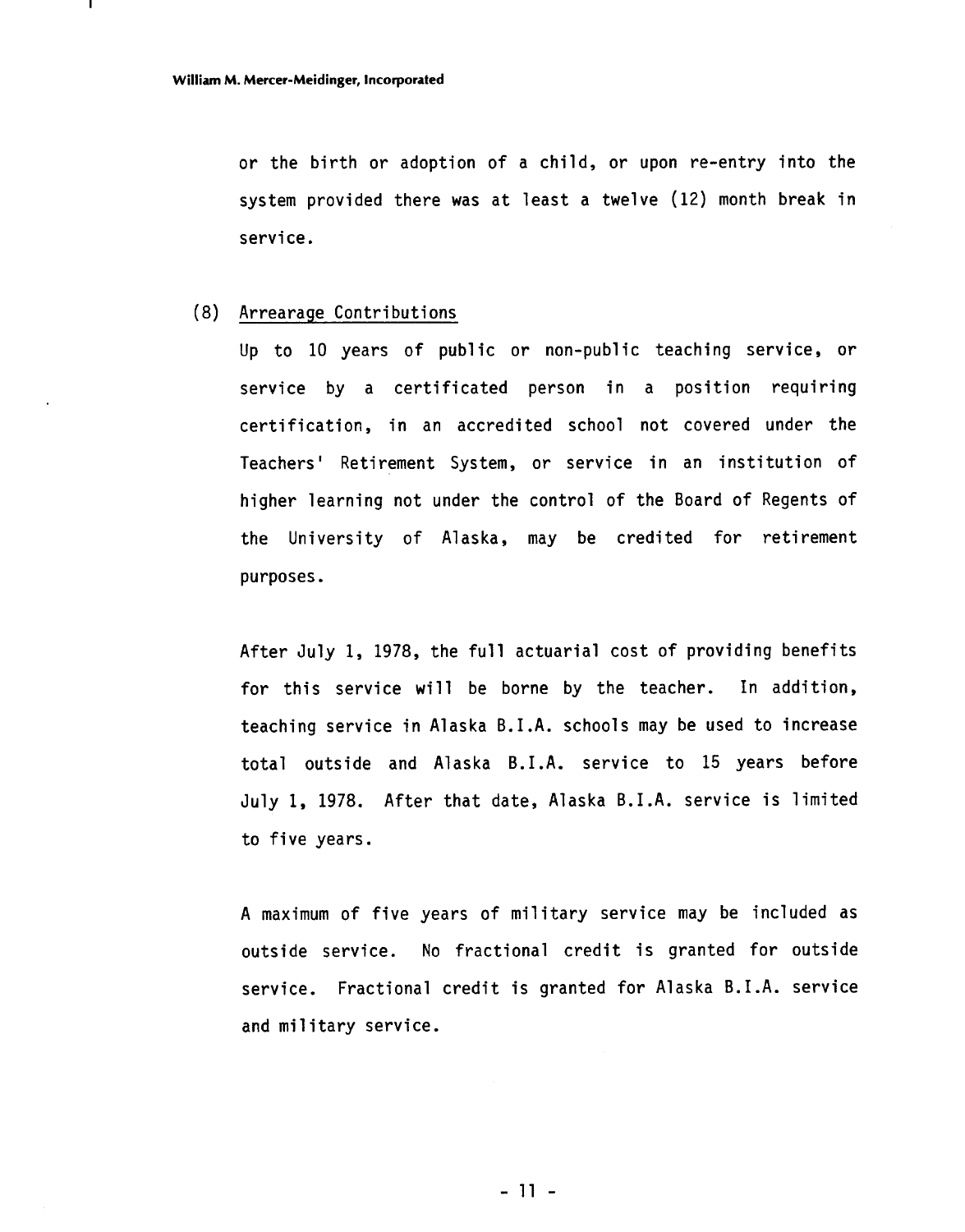#### (9) Retroactive Contributions

If a teacher was not subject to the provisions of the Retirement Act and, at a later date became subject to them due to legislative changes of the eligibility requirements, the teacher may elect to receive credit for creditable service prior to membership by submitting to the Retirement Fund an amount equal to the contributions that would have been made if the teacher had been a member of the System for any year's service after June 30, 1955, plus interest thereon. Retroactive contributions are not required for creditable membership service before July 1, 1955.

#### (10) Employers' and State's Contributions

The employer and the State each contribute an amount equal to one-half of the amount required in addition to member contributions to finance the benefits of the System.

#### (11) Rate of Interest

The amount deposited in a member account will be credited with interest at the rate established for a school year at the end of such school year. Effective June 30, 1974, the interest rate was increased to  $4\frac{1}{2}\%$ .

#### (12) Withdrawal of Mandatory Contributions

If a member terminates teaching services in Alaska, mandatory contributions may be withdrawn. Upon request, a terminated teacher will receive a refund of the balance of the member contribution account.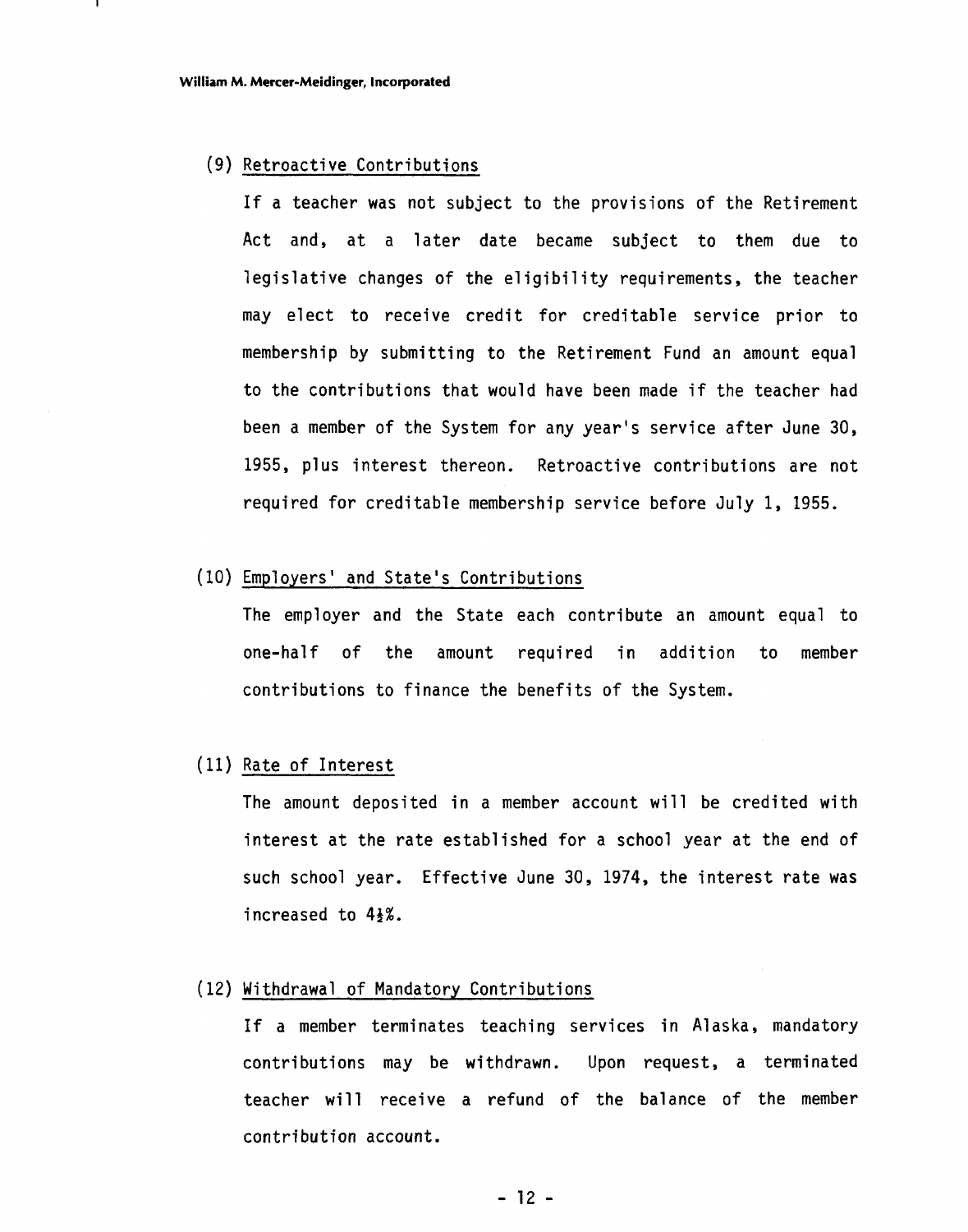#### ( 13) Reinstatement of Contributions

If Mandatory Contributions are withdrawn and a member subsequently resumes teaching in Alaska, the member will be indebted to the Teachers' Retirement Fund in the amount of the total refund. The reinstatement indebtedness bears compound interest at the rate prescribed by regulation to the date of repayment or the date of retirement, whichever occurs first.

#### (14) Normal Retirement Eligibility

Meeting the requirement of either (a) or (b) below:

- (a) Upon attaining age 55 and meeting one of the following service requirements:
	- (1) Eight years of fully-paid membership service, or
	- (2) 15 years of fully-paid creditable service, the last five of which have been membership service; (after July 1, 1975 a new member needs eight years of fully-paid membership service); or
	- (3) Five years of fully-paid membership service and three years of fully-paid Alaska B.I.A. service;

#### or;

- (b) At any age after meeting one of the following service requi rements :
	- (1) 25 years of fully-paid creditable service, the last five of which are membership service; or
	- (2) 20 years of fully-paid membership service; or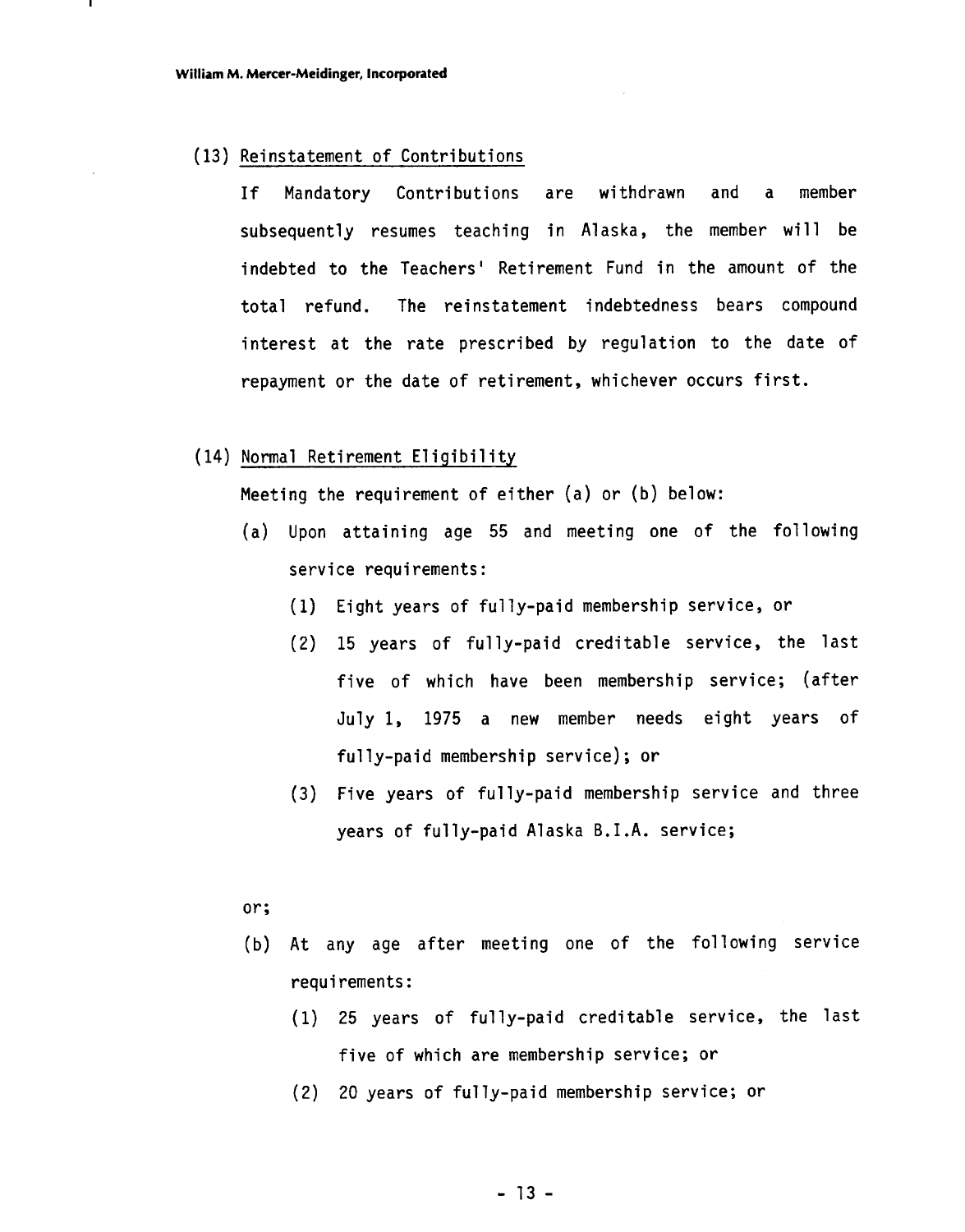(3) 20 years of fully-paid combined membership service and Alaska B.I.A. service, the last five of which are membership service.

A retired teacher who has been receiving a disability retirement benefit shall be eligible for a service retirement benefit upon or after satisfying normal retirement eligibility.

#### (15) Early Retirement Eligibility

Upon attaining age 50 and meeting one of the following service requi rements :

- (1) Eight years of fully-paid membership service, or
- (2) 15 years of fully-paid creditable service, the last five of which have been membership service; (after July 1, 1975 a new member needs eight years of fully-paid membership service) ; or
- (3) Five years of fully-paid membership service and three years of fully-paid Alaska B.I.A. service.

#### (16) Computation of Average Base Salary

A teacher's average base salary is determined by averaging the teacher's highest base salary which the teacher received for any three years of membership service.

#### (17) Normal Retirement Benefit

The normal retirement benefit is 2% of the teacher's Average Base Salary multiplied by the total number of years of creditable service.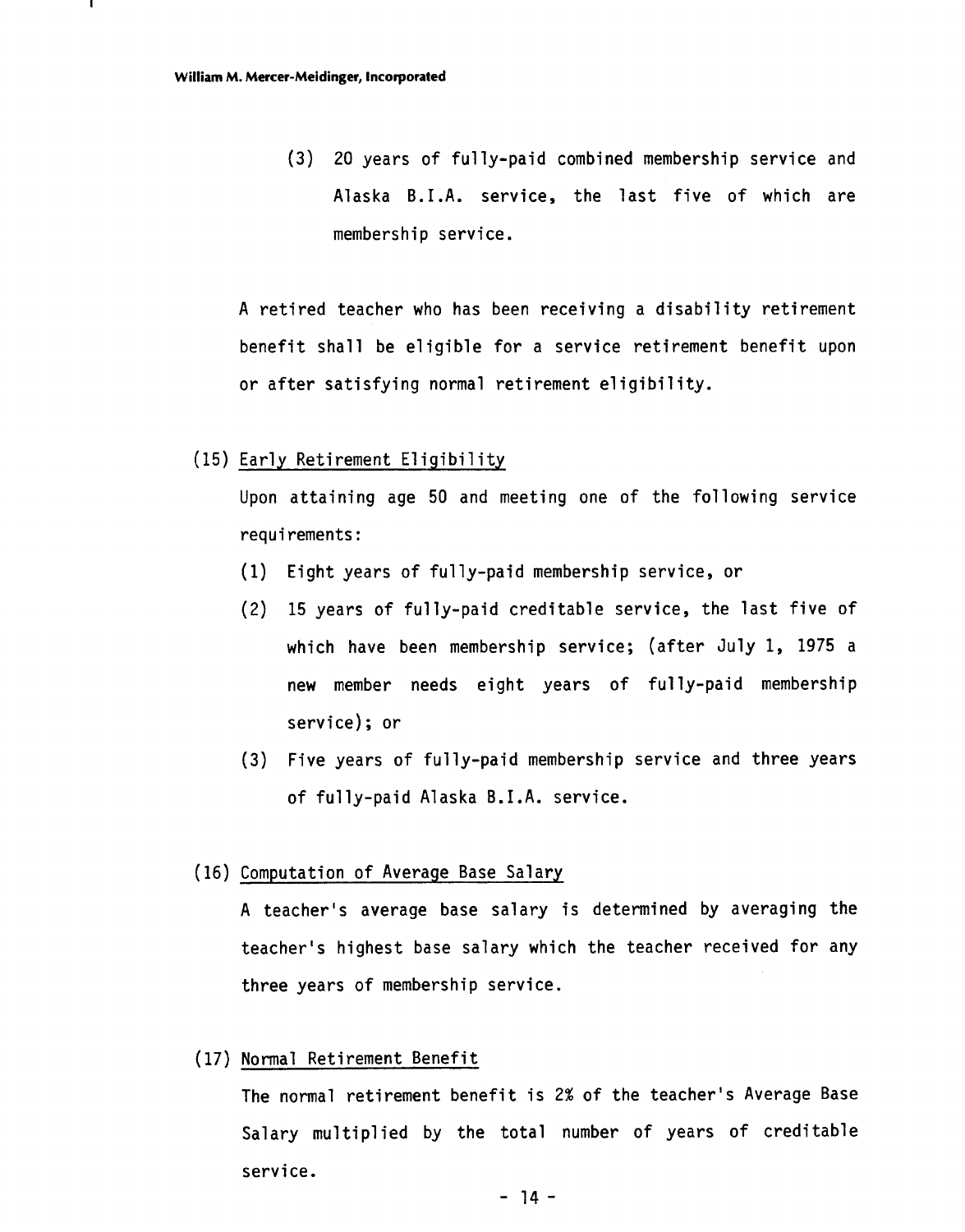#### (18) Early Retirement Benefit

A teacher who meets the service requirements for normal retirement, but not the age requirements, may elect to have reduced payments commence as early as age 50. The reduced Early Retirement Benefit is equal to the actuarial equivalent of the normal retirement benefit.

#### ( 19) Indebtedness Owing At Retirement

If on the date of making application for retirement, a teacher has not paid the full amount of his indebtedness including interest to the Retirement Fund, the retirement benefit will be reduced for life by an amount equal to the actuarial equivalent of the outstanding indebtedness at the time of retirement.

#### (20) Re-employment of a Retired Teacher

If a retired teacher is reemployed in a position covered under the System, the retirement benefit will be suspended during the period of reemployment.

During such period of reemployment, retirement contributions are mandatory.

## (21) Disability Retirement Benefits

A disability retirement benefit may be paid if a teacher has become permanently disabled before 55 and has at least five years of membership service.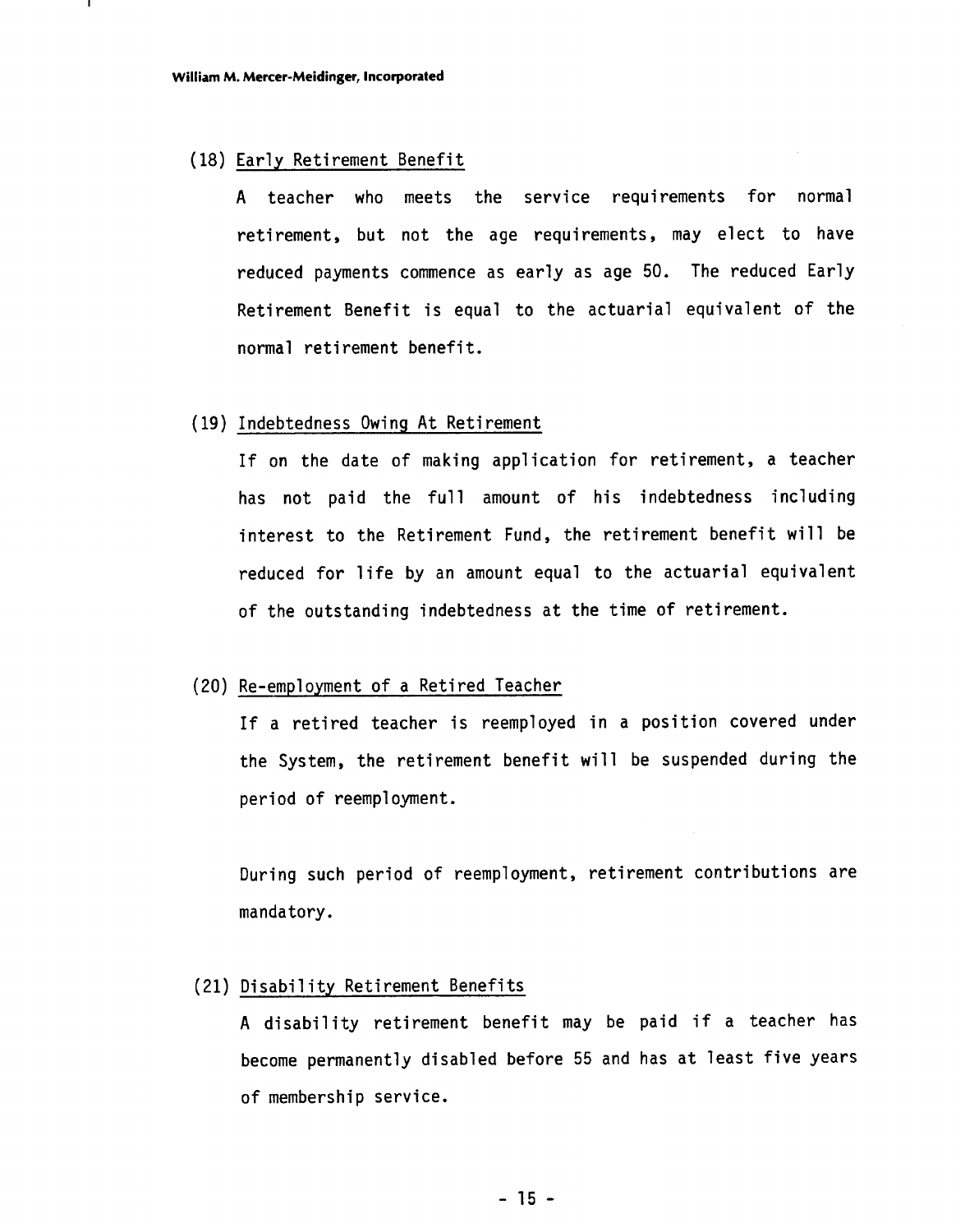The benefit will be equal to 50% of the disabled teacher's base salary immediately prior to becoming disabled. This benefit will be increased by 10% of the teacher's base salary for each minor child up to a maximum of 40%.

When the disabled teacher attains age 55, the disability benefit will automatically terminate. A normal retirement benefit will be computed as if the teacher had been' in membership service during the period of disability, and a service retirement will be granted.

#### (22) Cost-of-Living Allowance

An eligible retired teacher who remains in Alaska is entitled to receive an additional cost-of-living allowance equal to 10% of the base retirement benefit.

#### (23) Post-Reti rement Pension Adjustment

When the administrator determines that the cost of living has increased and that the financial condition of the retirement fund permits, all retirement benefits may be increased. The amount of the increase shall be not more than **4%** compounded for each year of retirement, reduced by prior Post-Retirement Pension Adjustments.

#### (24) Lump Sum Death Benefit

Upon a nonoccupational death of a member who has made no supplemental contributions or who made supplemental contributions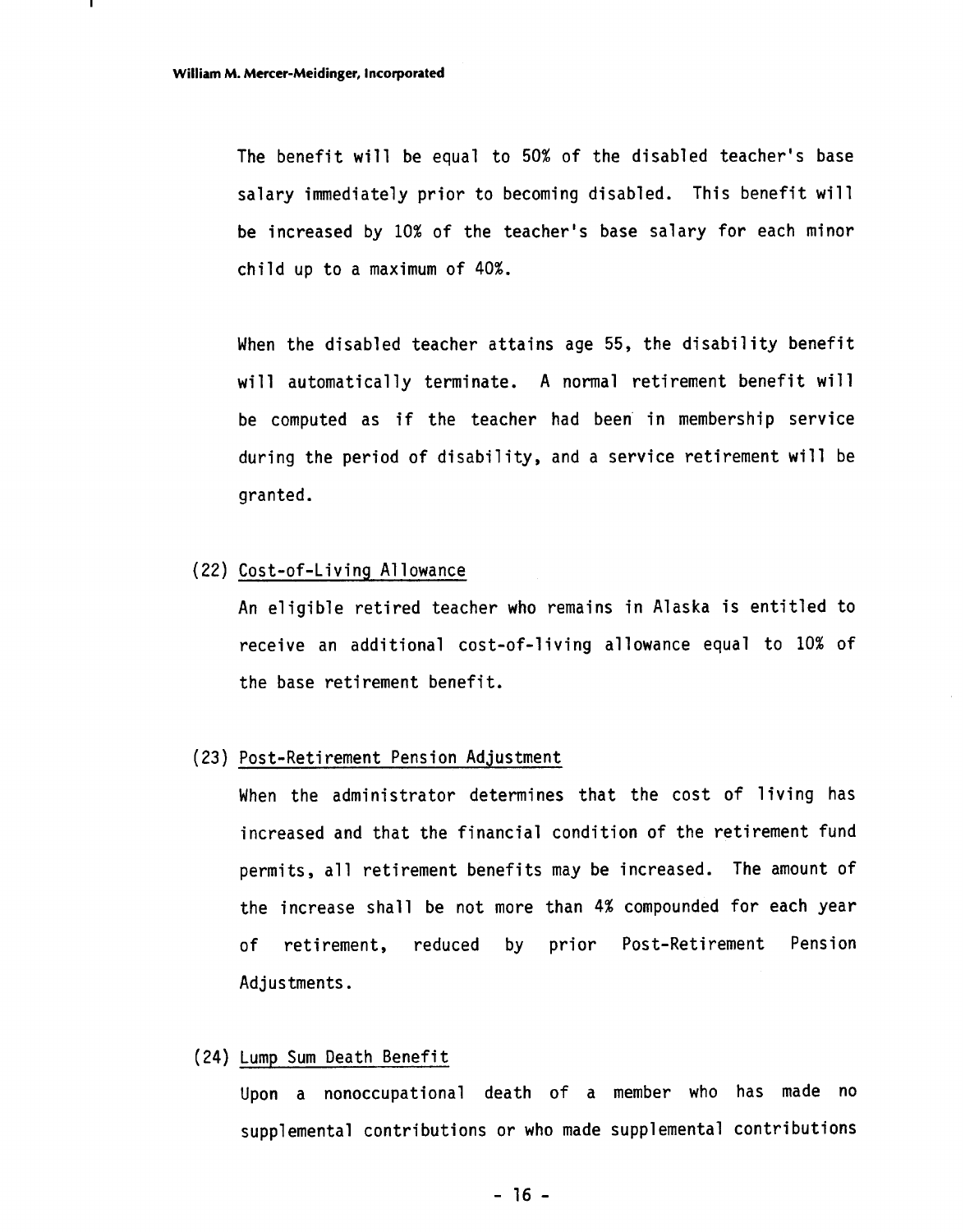for less than one year and has completed less than one year of membership service, a lump-sum benefit shall be paid to the designated beneficiary. The lump-sum benefit is the teacher's accumulated member contribution account. If the teacher is in active service at the time of death after completing at least one year of membership service but before becoming a vested member, an additional death benefit equal to \$1,000 plus \$100 for each year of membership service (the total not to exceed \$3,000), plus \$500 if the teacher is survived by one or more minor children is also payable.

If the teacher had received a retirement benefit prior to his death, payment shall be his accumulated contributions, plus interest, minus all benefits paid.

#### (25) Survivor's Allowance

If a teacher dies while in service or while receiving a service or disability retirement benefit, is survived by one or more minor children and has made supplemental contributions for at least one year before his death, his surviving spouse is entitled to the survivor's allowance. The amount of the benefit is 35% of the teacher's base salary immediately prior to his death or becoming disabled for his spouse and 10% for each minor child up to a maximum of 40%.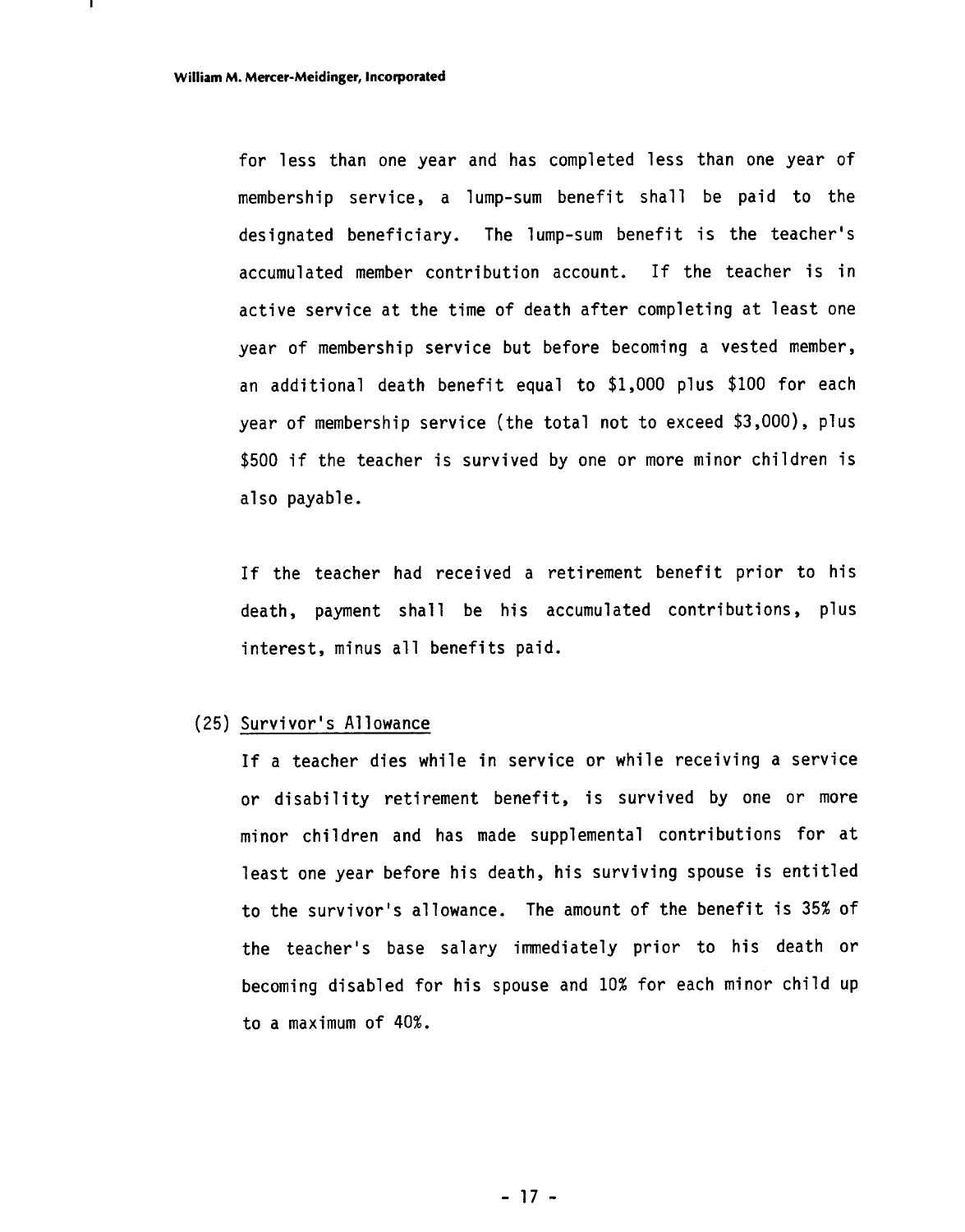#### (26) Spouse's Pension

If a teacher has made supplemental contributions for at least one year and dies while in membership service, or while receiving a disability benefit, or if a teacher has made supplemental contributions for at least five years and dies while on retirement or in deferred retirement status, the surviving spouse is entitled to receive the Spouse's Pension. The amount of the benefit is 50% of the service retirement benefit that the deceased teacher was receiving or would have received. The Spouse's Pension commences the month following the member's death. The payment ceases when the spouse dies or remarries.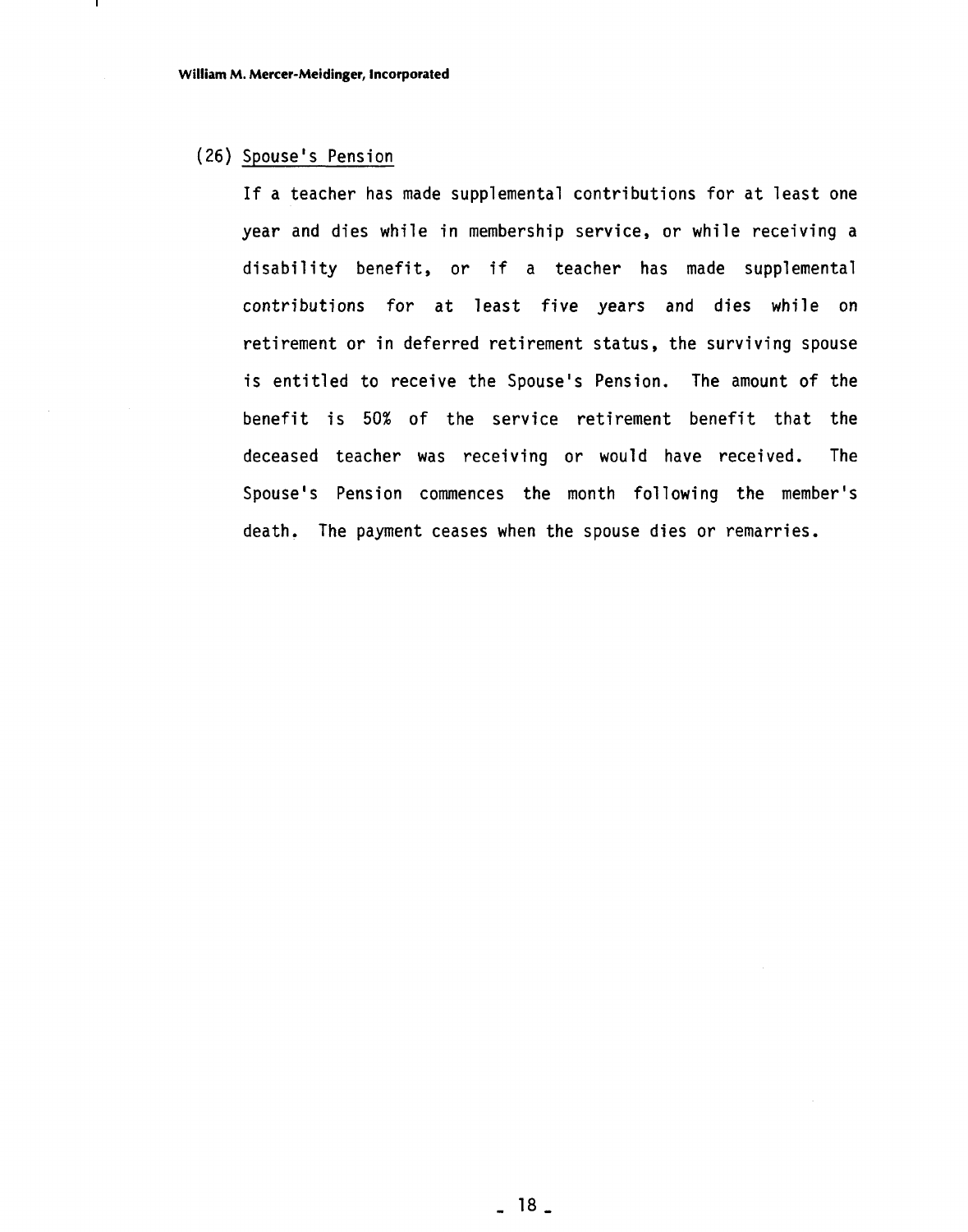$\mathbf{I}$ 

 $\sim$   $\sim$ 

# 1.2 MISCELLANEOUS INFORMATION

# AS OF JUNE 30

|     |                             |          | <b>Active Members</b> |          |          |          |
|-----|-----------------------------|----------|-----------------------|----------|----------|----------|
|     |                             | 1980     | 1981                  | 1982     | 1983     | 1984     |
| (1) | Number                      | 7,288    | 7,178                 | 7,563    | 7,899    | 8,259    |
| (2) | Average Age                 | 38.10    | 38.77                 | 39.19    | 39.47    | 39.76    |
| (3) | Average Credited<br>Service | 9.09     | 9.56                  | 9.55     | 9.51     | 9.53     |
| (4) | Average Annual<br>Salary    | \$29,685 | \$32,326              | \$35,903 | \$37,323 | \$39,416 |

|     |                                 |    | Retirees and Beneficiaries |           |           |           |           |
|-----|---------------------------------|----|----------------------------|-----------|-----------|-----------|-----------|
| (1) | Number                          |    | 1,245                      | 1,380     | 1,485     | 1,712     | 1,764     |
| (2) | Average Age                     |    | 63.00                      | 63.05     | 63.28     | 62.60     | 63.17     |
| (3) | Average Monthly<br>Benefit Base | S. | 849                        | \$<br>911 | \$<br>948 | \$1,041   | \$1,060   |
|     | C.0.L.A.                        | \$ | 50                         | \$<br>55  | \$<br>59  | \$<br>68  | \$<br>68  |
|     | P.R.P.A.                        | S. | 145                        | \$<br>162 | \$<br>187 | \$<br>197 | \$<br>188 |
|     | Total                           |    | \$1,044                    | \$1,128   | \$1,194   | \$1,306   | \$1,316   |

|     | Vested Terminations     |       |           |           |           |  |
|-----|-------------------------|-------|-----------|-----------|-----------|--|
| (1) | Number                  | 286   | 343       | 430       | 509       |  |
| (2) | Average Age             | 45.80 | 45.51     | 47.50     | 46.75     |  |
| (3) | Average Monthly Benefit | 675   | 736<br>S. | 908<br>\$ | 944<br>\$ |  |

|     | Not Vested Terminations With Account Balances |         |         |                   |     |
|-----|-----------------------------------------------|---------|---------|-------------------|-----|
| (1) | Number                                        | 1,051   | 987     | 1,037             | 914 |
|     | (2) Average Account Balance                   | \$4.350 | \$5,230 | $$5,360$ $$5,573$ |     |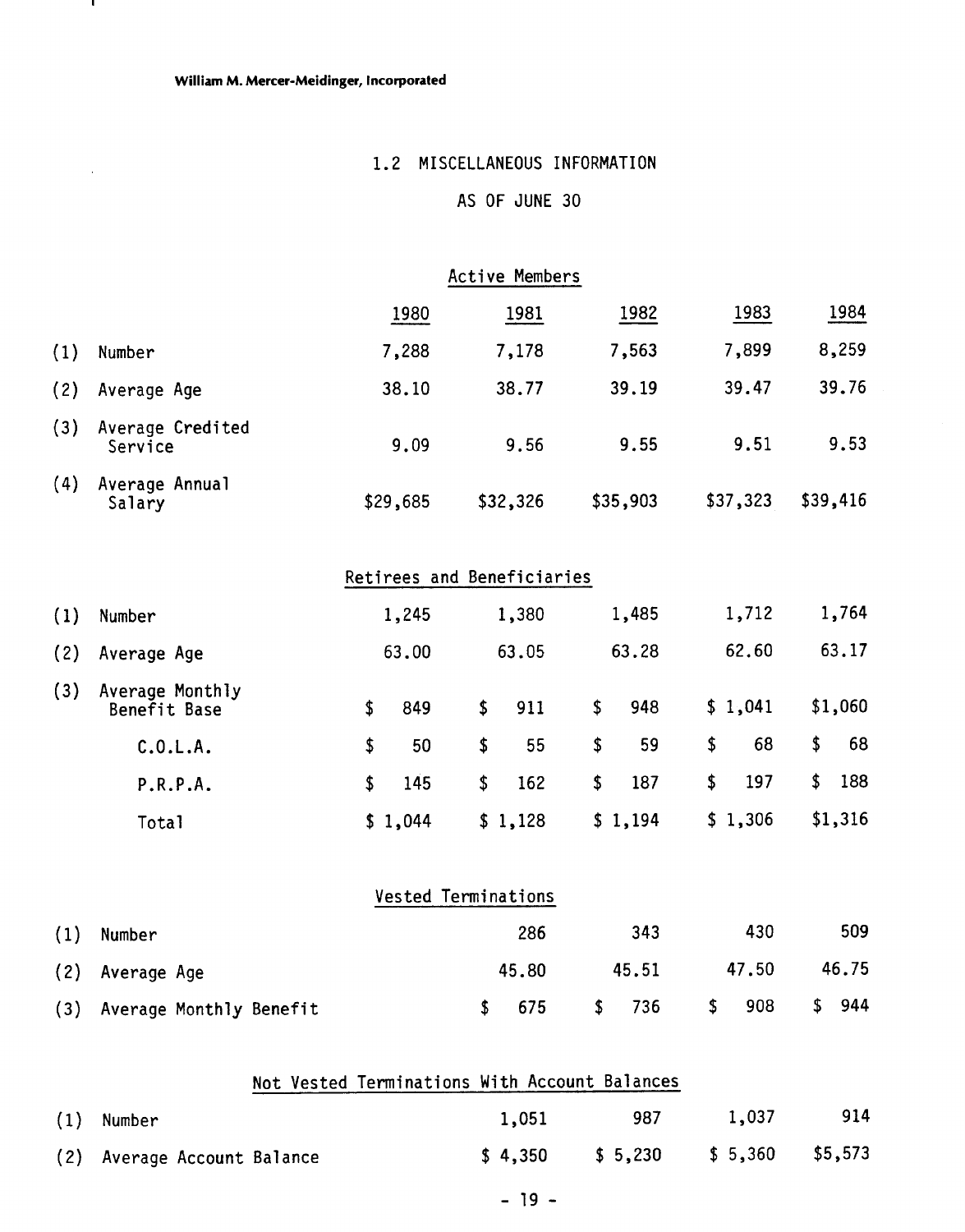# STATE OF ALASKA - TRS ACTIVES

VALUATION DATE 6/30/84

Ι.

| William M. Mercer-Meidinger, Incorporated                                                                                                                                                                                                                                                                                                                                                                                                                                                                 | <b>TATUT</b><br>c N in N N N N N M N N O O<br>$20134$<br>$1044$<br>$1045$<br>Ĉ<br>$\begin{smallmatrix}6\\ 5\end{smallmatrix}$<br>Ģ<br>$\circ$<br>$\sim$<br>$30 \times -$<br>$\rightarrow$                                                                             | ্স<br>in<br>L,<br>x                                                              |
|-----------------------------------------------------------------------------------------------------------------------------------------------------------------------------------------------------------------------------------------------------------------------------------------------------------------------------------------------------------------------------------------------------------------------------------------------------------------------------------------------------------|-----------------------------------------------------------------------------------------------------------------------------------------------------------------------------------------------------------------------------------------------------------------------|----------------------------------------------------------------------------------|
| AVERAGE<br>ANNUAL<br>ARNINGS<br>٠<br>$\bullet$<br>$\bullet$<br>$\bullet$<br>$\bullet$<br>$\bullet$<br>$\bullet$<br>٠<br>٠<br>٠<br>٠<br>,<br>24312<br>547575743<br>5475767586<br>5407784566<br>$45$<br>$42$<br>46<br>ç<br>O<br>$\circ$<br>Ó<br>$\mathbf{I}$<br>$\overline{ }$<br>$\overline{\phantom{a}}$<br>$\mathbf{\tilde{z}}$<br>S.<br>$\overline{\phantom{0}}$<br>$\overline{ }$<br>4<br>SERVICE<br>$- -$<br>45<br>$\frac{3}{4}$<br>48<br>J.<br>c<br>m, m<br>ഹ<br>$\mathbf{r}$<br>$\ddot{\mathbf{r}}$ | $40 +$<br>っ<br>⋍<br>≎<br>$\circ$<br>$\Rightarrow$<br>$\circ$<br>555<br>0<br>$\circ$ $\circ$                                                                                                                                                                           | ు<br>≎                                                                           |
| <b>COTAL</b><br>ARNINGS<br>٠<br>٠<br>٠<br>٠<br>٠<br>ANNUAL<br>580<br>360<br>400<br>538<br>402<br>$\infty$<br>C<br>٥<br>$\infty$<br>YН<br>$\sim$<br>4<br>$\overline{ }$<br>4<br>45<br>ç<br>$\infty$<br>$\circ$<br>ARNINGS<br>$\bullet$<br>$\infty$ $\infty$<br>$\blacktriangledown$<br>$rac{2}{4}$<br>7N<br>55<br>$\mathbf{L}$<br>$\sim$<br>$\mathbf{r}$<br>$\overline{\phantom{0}}$                                                                                                                       | ٩<br>c<br>٥<br>$\overline{\phantom{a}}$<br>$\circ \circ \circ$<br>$\circ \circ \circ$<br>$\circ$<br>$\mathbf C$<br>$\tilde{\phantom{a}}$<br>,<br>ω<br>$\rightarrow$                                                                                                   | $\mathbf C$<br>င္း                                                               |
| ىد<br>$\omega$<br>NUMBER<br>しててていいことはないですというといいことがいきます。<br>しょといいようないよう<br>しょういいしょうちょう<br>$\mathbf{L}$<br>ာ<br>≎<br>σ,<br>c<br>S<br>بع<br>ت<br>$-77$<br>$\ddot{\sigma}$<br>$\sim$<br>GROUPS<br>0<br>C.<br>$\ddot{z}$<br>C                                                                                                                                                                                                                                                                                  | $30 - 34$<br><b>COCCOMNC</b><br>د<br>≎<br>$\Rightarrow$                                                                                                                                                                                                               | ೦<br>م ت                                                                         |
| $-1$<br><b>SERVICE</b><br>Q.<br>GROUP<br>ج<br>$10 - 14$<br>$15 - 19$<br><b>AGF</b><br>¢<br>$20 - 24$<br>$25 - 29$<br>$30 - 34$<br>$35 - 39$<br>$40+$<br><b>OTAL</b><br>٠<br>U<br>$\mathbf{r}$<br>$\sim$ $\sim$ $\sim$<br>$\overline{\phantom{a}}$<br>RΑ                                                                                                                                                                                                                                                   | σ<br>っ<br>0<br>$\mathbf{C}$<br>೦<br>ᡔ<br>x<br>D G<br>$\overline{\phantom{0}}$<br>$\overline{\phantom{a}}$<br>$\bar{\mathbf{c}}$<br>$\rightarrow$<br>$\blacksquare$<br>$\pmb{\ast}$<br>S.<br>$\sim$                                                                    | م                                                                                |
| <b>GRUUPS</b><br>ثعا<br>ر،<br>I                                                                                                                                                                                                                                                                                                                                                                                                                                                                           | $20 - 24$<br>$\frac{1}{2}$<br>$\frac{1}{2}$<br>$\frac{1}{2}$<br>$\frac{1}{2}$<br>$\frac{1}{2}$<br>$\frac{1}{2}$<br>$\frac{1}{2}$<br>$\frac{1}{2}$<br>$\frac{1}{2}$<br>$\frac{1}{2}$<br>$\frac{1}{2}$<br>$\frac{1}{2}$<br>$\frac{1}{2}$<br>٥<br>$\sigma$ $\sigma$<br>≎ | $\mathbf{\hat{c}}$<br>၁<br>ာ<br>$\overline{\phantom{0}}$<br>$\mathbf{\tilde{c}}$ |
| SERVICE<br>AVERAGE<br>ANNUAL<br>AKNINGS<br>36.<br>$\bullet$<br>٠<br>٠<br>٠<br>٠<br>ŧ<br>290<br>P<br>≎<br>$\circ$<br>$\frac{6}{1}$<br>$\overline{\mathbf{r}}$<br>$\Rightarrow$<br>$\frac{9}{2}$<br>\$<br>$\sim$<br>ო :ი<br>$\ddot{\phantom{0}}$<br>$\ddot{\phantom{0}}$<br>$\mathbf{\hat{z}}$<br>ഹ<br>x<br>$\ddot{\mathbf{r}}$<br>ίzΣ<br>4                                                                                                                                                                 | Φ<br>0<br>0<br>$\rightarrow \infty$<br>$\frac{33}{22}$<br>$\frac{33}{4}$<br>$\frac{11}{4}$<br>$\Rightarrow$<br>$5 - 1$<br>$\ddot{•}$<br>$\ddot{}$<br>$\rightarrow$<br>$\ddot{}$                                                                                       | ≎<br>866                                                                         |
| ند<br><b>FARNINGS BY</b><br>TOTAL<br>ARNINGS<br>٠<br>٠<br>٠<br>ANNWAL<br>٥<br>23250996<br>58357520<br>78597512<br>783764964<br>45766204<br>$\rightarrow$<br>25146404<br>391<br>$\frac{1}{2}$<br>ς<br>S.<br>Ł<br>$\overline{ }$<br>◀<br>₩<br>$\frac{6}{x}$<br>$\sim$<br>$\circ$<br>$\frac{1}{4}$<br>S<br>$\overline{\phantom{0}}$<br>42<br>G<br>S.<br>$\overline{\phantom{0}}$<br>$\mathbf{L}$<br>$\sim$ $\sim$<br>Ċ.<br>$\sim$ $\sim$<br>$\mathbf{\tilde{c}}$                                             | ₩<br>≎<br>၁ ၁<br>$10 - 1$                                                                                                                                                                                                                                             | ≎<br>≂<br>1586                                                                   |
| ∽<br>≆<br>$\mathbf{r}$<br>ON DNNN TN DANNOC<br>J.<br>PEOPL<br>$1011400$<br>$104000$<br>$10400$<br>$\mathbf{r}$<br>σ<br>NUMHE<br>560<br>$\boldsymbol{\sim}$<br>٠<br>$  A N + 1 - 1$<br>$\ddot{5}$<br>্যে<br>œ                                                                                                                                                                                                                                                                                              | J.<br>≎<br>من                                                                                                                                                                                                                                                         | $\mathbf{\tilde{N}}$<br>$\overline{\phantom{0}}$<br>4<br>$\mathbf{\tilde{N}}$    |
| AGE<br>GROUP<br>ᡡ<br>$-24$<br><b>404</b><br>$\bullet$<br>$59 - 54$<br>55-59<br>$-64$<br>ෑ<br>ᡡ<br>JA<br>1<br>$20 - 3 - 3 - 4$<br>$25 - 3 - 5 - 4$<br>$27 - 3 - 5 - 4$<br>$37 - 3 - 4$<br>$\ddot{\bullet}$<br>$70 - 7.$<br>$\rightarrow$<br>$\cdot$<br>$\blacksquare$<br>٠<br>101<br>€<br>٥<br>Ś<br>65<br>75<br>$\boldsymbol{\theta}$                                                                                                                                                                      | ₩<br>≎<br>NONNENGONO<br>$9.4 - 9 - 8.9 - 4$<br>$\overline{\phantom{0}}$<br>$\circ$                                                                                                                                                                                    | ≎<br>$\mathfrak{S}$<br>0<br>ë<br>$\sim$                                          |
| $-20 -$                                                                                                                                                                                                                                                                                                                                                                                                                                                                                                   | ూ<br>9.494<br>∾<br>$20 - 2$<br>$25 - 3$<br>$26 - 3$<br>$30 - 3$<br>$40 - 4$<br>نعة<br>$\blacksquare$<br>ق<br>$\pmb{\mathfrak{g}}$<br>đ.<br>c                                                                                                                          | ⊊<br>50<br>+<br>$\frac{6}{9}$<br>₽₩                                              |

#### **1.3** ANNUAL EARNINGS BY AGE AND SERVICE AND SERVICE GROUPS BY AGE GROUPS

**William M. Mercer-Meidinger, Incorporated**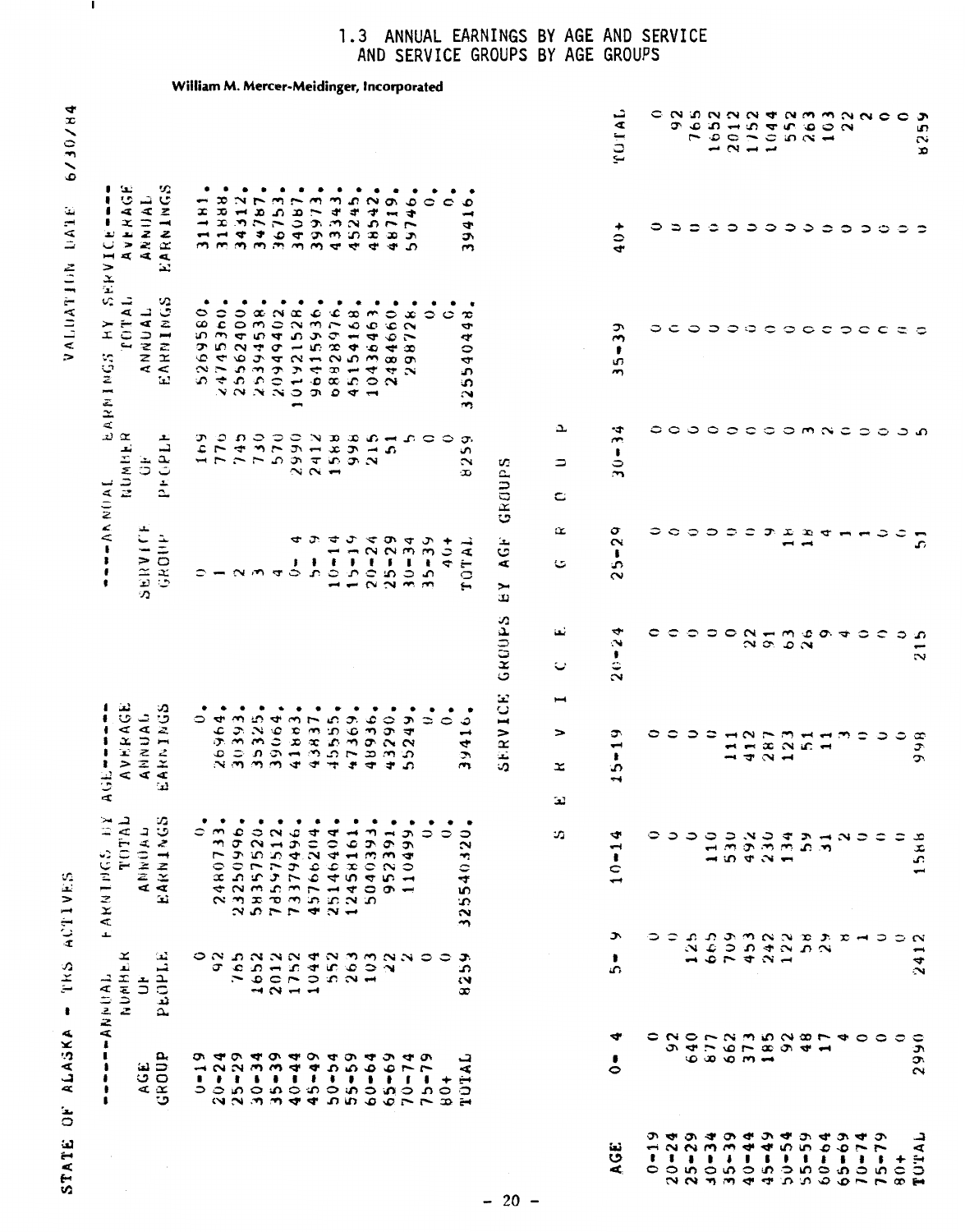$\mathbf{I}$ 

# 1.4 STATISTICS ON NEW RETIREES

 $\sim$   $\sim$ 

DURING THE YEAR ENDING JUNE 30

|                              | 1980           | 1981      | 1982      | 1983           | 1984    |
|------------------------------|----------------|-----------|-----------|----------------|---------|
| Service                      |                |           |           |                |         |
| Number                       | 153            | 129       | 109       | 242            | 179     |
| Average Age<br>At Retirement | 56.20          | 55.70     | 55.24     | 54.54          | 54.66   |
| Average Benefit              | \$1,252        | \$1,320   | \$1,425   | \$1,680        | \$1,770 |
| Disability                   |                |           |           |                |         |
| Number                       | $\overline{3}$ | 8         | 10        | $\overline{7}$ | 5       |
| Average Age<br>At Retirement | 48.76          | 42.56     | 44.47     | 45.03          | 52.60   |
| Average Benefit              | \$1,799        | \$1,766   | \$2,075   | \$2,333        | \$2,749 |
| Survivor                     |                |           |           |                |         |
| Number                       | 8              | 16        | 5         | 3              | 8       |
| Average Age<br>At Retirement | 58.25          | 53.39     | 67.39     | 43.36          | 53.65   |
| Average Benefit              | 602<br>\$      | 956<br>\$ | 700<br>\$ | \$1,727        | \$1,330 |
| Total                        |                |           |           |                |         |
| Number                       | 164            | 153       | 124       | 252            | 192     |
| Average Age<br>At Retirement | 56.16          | 55.62     | 55.70     | 54.14          | 54.53   |
| Average Benefit              | \$1,230        | \$1,305   | \$1,448   | \$1,699        | \$1,777 |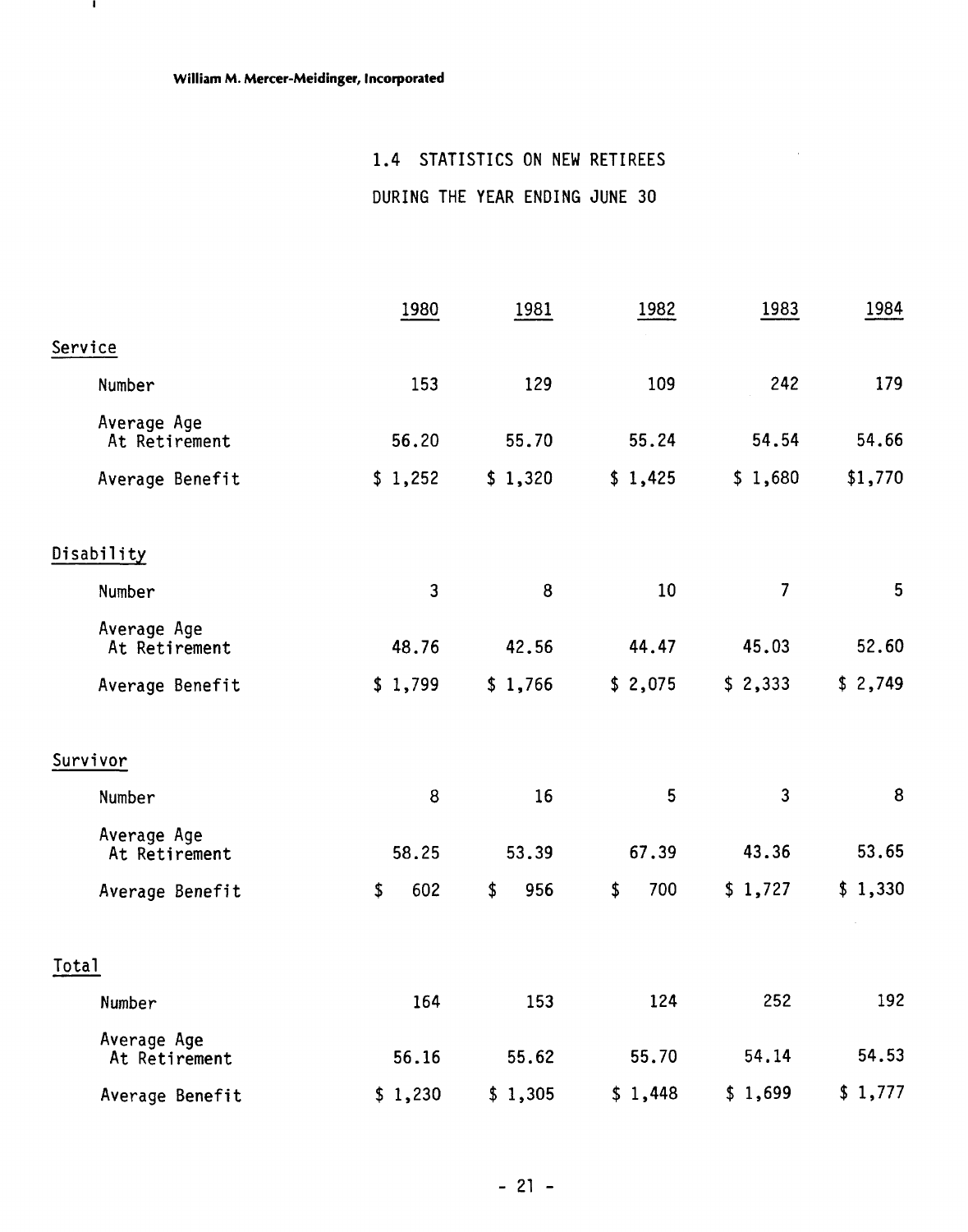$\mathbf{L}$ 

# 1.5(a) STATISTICS ON ALL RETIREES

# AS OF JUNE 30

|                             | 1981       | 1982         | 1983         | 1984         |
|-----------------------------|------------|--------------|--------------|--------------|
| Normal Retirement           |            |              |              |              |
| Number                      | 1,262      | 1,361        | 1,579        | 1,627        |
| Average Age At Retirement   | 57.86      | 57.59        | 57.01        | 56.96        |
| Average Age Now             | 64.00      | 64.19        | 63.44        | 64.13        |
| Average Monthly Benefit     | \$1,128.00 | \$1,192.75   | \$1,305.08   | \$1,316.92   |
| Surviving Spouse's Benefits |            |              |              |              |
| Number                      | 34         | 36           | 42           | 40           |
| Average Age At Retirement   | 61.18      | 59.74        | 59.13        | 57.87        |
| Average Age Now             | 64.99      | 66.11        | 66.22        | 64.87        |
| Average Monthly Benefit     | \$529.50   | \$<br>566.17 | \$<br>812.92 | 592.92<br>\$ |
| Survivor's Benefits         |            |              |              |              |
| Number                      | 31         | 31           | 35           | 37           |
| Average Age At Retirement   | 41.24      | 41.27        | 37.83        | 35.47        |
| Average Age Now             | 45.75      | 46.86        | 43.09        | 41.09        |
| Average Monthly Benefit     | \$1,190.75 | \$1,184.33   | \$1,264.17   | \$1,247.17   |
| Disabilities                |            |              |              |              |
| Number                      | 53         | 57           | 56           | 60           |
| Average Age At Retirement   | 44.58      | 44.13        | 43.32        | 44.11        |
| Average Age Now             | 49.22      | 48.63        | 48.36        | 49.64        |
| Average Monthly Benefit     | \$1,474.67 | \$1,625.83   | \$1,738.50   | \$1,816.75   |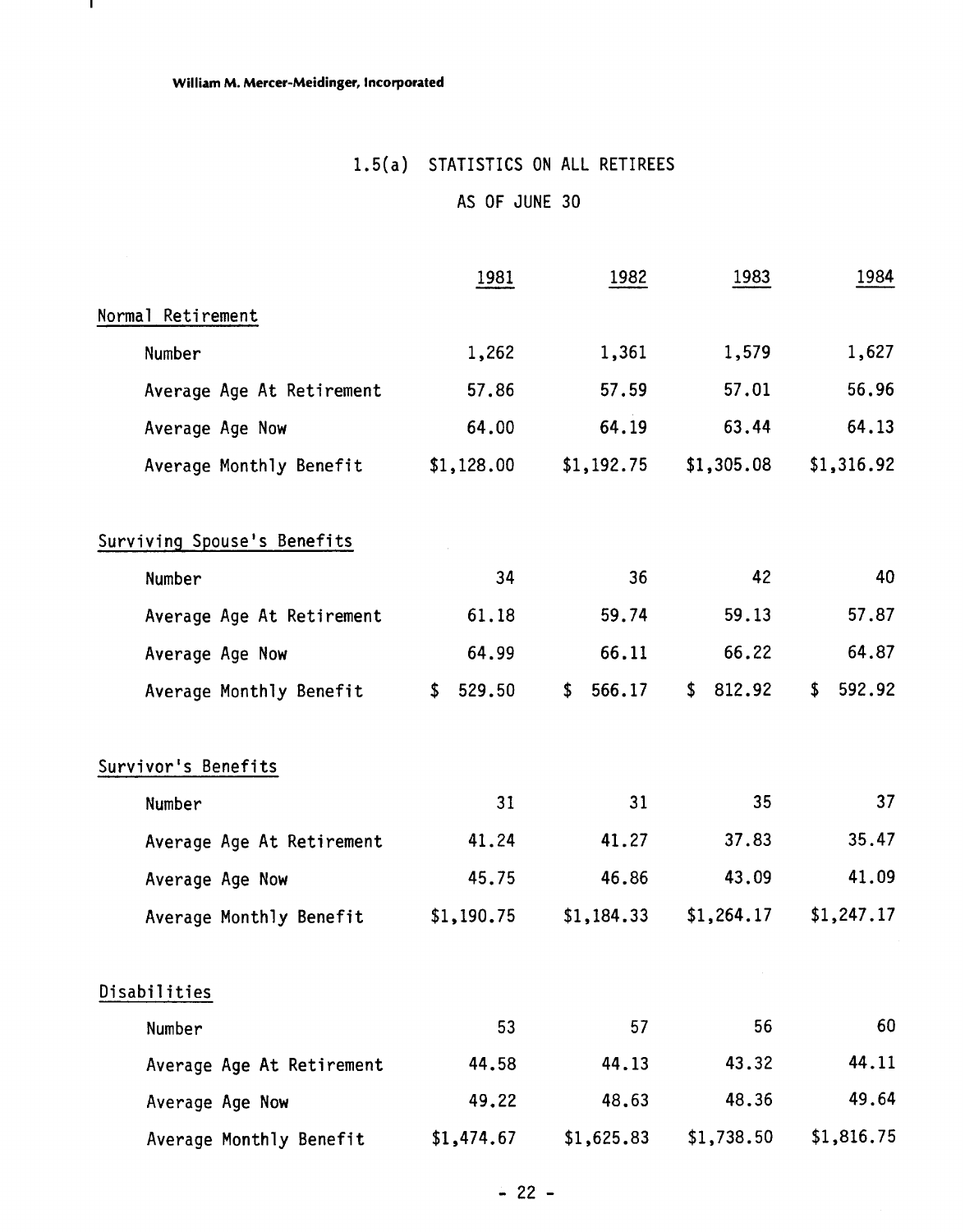# **STATE OF ALASKA - TRS BENEFIT RECIPIENTS VALUATION DATE 6/30/84**

یم

| -----ANNUAL  |                       | <b>BENEFIT</b> | BY AGE======   | -----ANNUAL      |               | BENEFIT        | BY YEARS-----  |  |
|--------------|-----------------------|----------------|----------------|------------------|---------------|----------------|----------------|--|
|              | <b>NUMBER</b>         | TUTAL          | <b>AVERAGE</b> | <b>YEARS</b>     | <b>NUMBER</b> | <b>TOTAL</b>   | <b>AVERAGE</b> |  |
| AGE.         | $\Omega$ $\mathbf{F}$ | <b>ANNUAL</b>  | <b>ANNUAL</b>  | <b>RECEIVING</b> | OF .          | ANNUAL         | ANNUAL         |  |
| GROUP        | <b>PEOPLE</b>         | <b>BENEFIT</b> | BENEFIT        | <b>BENEFIT</b>   | <b>PEOPLE</b> | <b>BENEFIT</b> | <b>BENEFIT</b> |  |
|              |                       |                |                |                  |               |                |                |  |
| $0 - 19$     |                       | 12480.         | 4160.          |                  | 192           | 4094209.       | 21324.         |  |
| $20 - 24$    |                       | 11802.         | 2951.          |                  | 129           | 2439182.       | 18908.         |  |
| $25 - 29$    |                       | $0$ .          | $\mathbf{0}$ . |                  | 124           | 2213234.       | 17849.         |  |
| $30 - 34$    |                       | .0.            | $Q_{\bullet}$  |                  | 147           | 2421021.       | 16470.         |  |
| $35 - 39$    | 11                    | 180380.        | 16398.         |                  | 152           | 2553046.       | 16796.         |  |
| $40 - 44$    | .28.                  | 593680.        | 21203.         | $0 - 4$          | 744           | 13720690.      | 18442.         |  |
| $45 - 49$    | 84                    | 1667123.       | 19847.         | 5-9              | 641           | 9146114.       | 14269.         |  |
| $50 - 54$    | 226                   | 4278569.       | 18932.         | $10 - 14$        | 258           | 3269455.       | 12672.         |  |
| $55 - 59$    | 329                   | 5324963.       | 16185.         | $15 - 19$        | 92            | 1202070.       | 13066.         |  |
| $60 - 64$    | 345                   | 5453366.       | 15807.         | $20 - 24$        | 22            | 386623.        | 17574.         |  |
| $65 - 69$    | 296                   | 4388808.       | 14827.         | $25 - 29$        |               | 74906.         | 18726.         |  |
| $70 - 74$    | 203                   | 2709953.       | 13350.         | $30 - 34$        |               | 58083.         | 19361.         |  |
| $75 - 79$    | 163                   | 2169372.       | 13309.         | $35 - 39$        |               | $\mathbf{0}$ . |                |  |
| $80+$        | 72                    | 1067447.       | 14826.         | $40+$            |               | υ.             |                |  |
| <b>TOTAL</b> | 1764                  | 27857944,      | 15792.         | TOTAL            | 1764          | 27857942.      | 15792.         |  |

| <u> 1998. – 1998. – 1999. – 1998. – 1999. – 1999. – 1999. – 1999. – 1999. – 1999. – 1999. – 1999. – 1999. – 1999.</u> |  |  | المصدوم السار |
|-----------------------------------------------------------------------------------------------------------------------|--|--|---------------|
| NUMBER OF YEARS RECEIVING BENEFITS                                                                                    |  |  |               |

| AGE.      | a-    | $5 - 9$ | $10 - 14$ | $15 - 19$ | $20 - 24$ | $-25 - 29$ | $30 - 34$ | $35 - 39$ | $40+$ | TOTAL |
|-----------|-------|---------|-----------|-----------|-----------|------------|-----------|-----------|-------|-------|
| $0 - 19$  |       |         | -0        |           |           |            |           |           |       |       |
| $20 - 24$ |       |         |           |           |           |            |           |           |       |       |
| $25 - 29$ |       |         |           |           |           |            |           |           |       |       |
| $30 - 34$ |       |         |           |           |           |            |           |           |       |       |
| $35 - 39$ |       |         |           |           |           |            |           |           |       |       |
| $40 - 44$ | 18    |         |           |           |           |            |           |           |       | 28    |
| $45 - 49$ | 76    |         |           |           |           |            |           |           |       | 84    |
| $50 - 54$ | 183   | 40      |           |           |           |            |           |           |       | 226   |
| $55 - 59$ | 207   | 113     |           |           |           |            |           |           |       | 329   |
| $60 - 64$ | 142   | 193     |           |           |           |            |           |           |       | 345   |
| $65 - 69$ | 78    | 179.    | 30        |           |           |            |           |           |       | 296   |
| $70 - 74$ | $22-$ | 83      | 90        |           |           |            |           |           |       | 203   |
| 75-79     |       | -2      | 94.       | 42.       |           |            |           |           |       | 163   |
| $80+$     |       |         | 15        | 36        |           |            |           |           |       | 72    |
| TOTAL     | 744   | 641     | 258       | 92        | 22        |            |           |           |       | 1764  |

 $(9)$   $5$   $\cdot$ ANNUAL BENEFIT BY AGE AND<br>RETIREMENT YEARS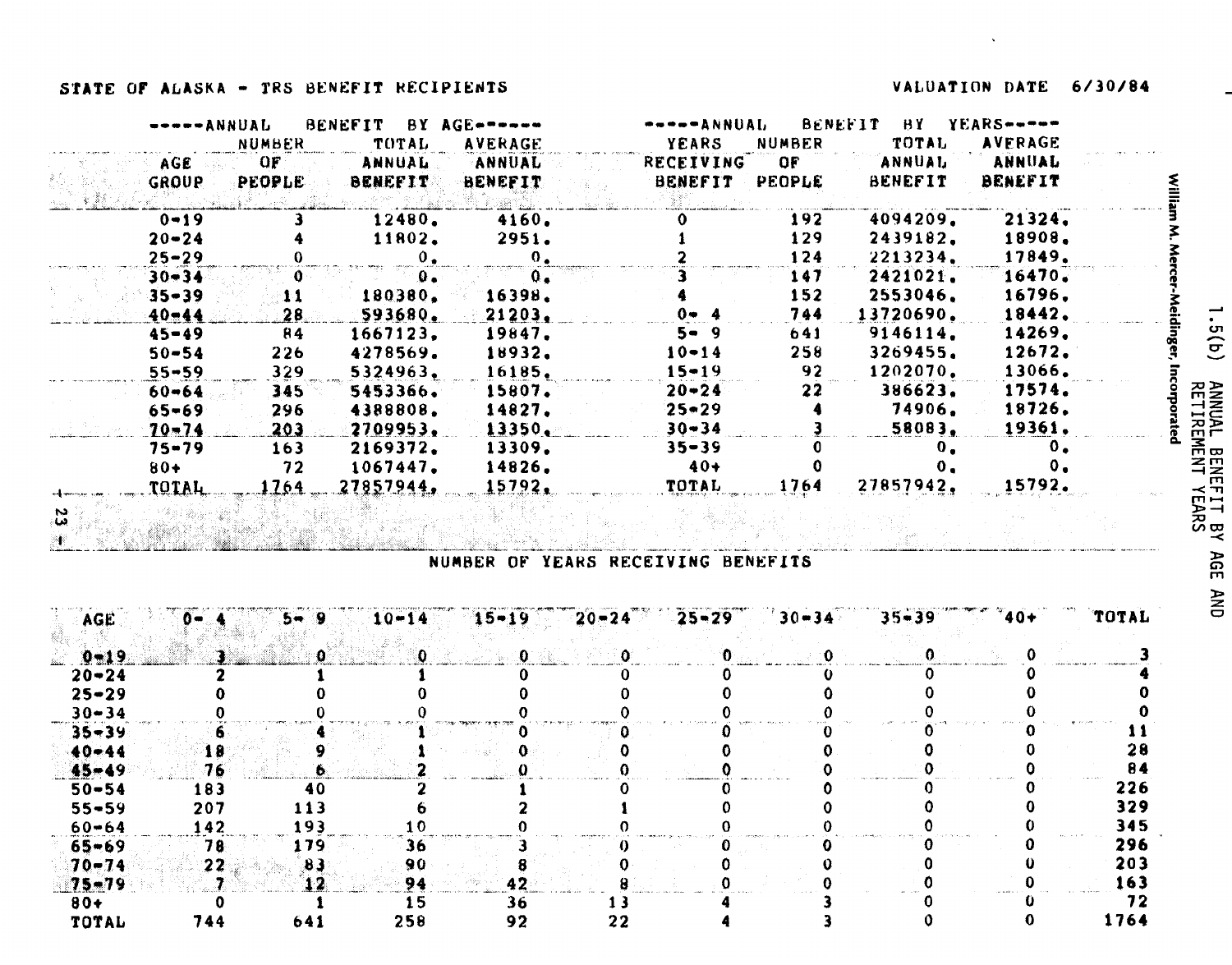J.

#### 1.6 ACTUARIAL METHOD AND ASSUMPTIONS

# Valuation of Liabilities

- A. Actuarial Method Attained Age Normal, also known as Aggregate Method<br>with Supplemental Liability. The unfunded accrued benefit liability<br>is amortized over 25 years.
- B. Actuarial Assumptions -

|    | 1. Interest             | 8% per year, compounded annually,<br>net of investment expenses.                                                                                                                                                                                          |  |  |  |
|----|-------------------------|-----------------------------------------------------------------------------------------------------------------------------------------------------------------------------------------------------------------------------------------------------------|--|--|--|
|    | 2. Salary Scale         | 8% per year for the first five<br>years of employment and 7% per year<br>thereafter.                                                                                                                                                                      |  |  |  |
|    | 3. Health Inflation     | 8% per year.                                                                                                                                                                                                                                              |  |  |  |
| 4. | Mortality               | 1971 Group Annuity Mortality Table.                                                                                                                                                                                                                       |  |  |  |
| 5. | Turnover                | Based upon the 1980-81 actual total<br>turnover experience. (See Table<br>$1$ .                                                                                                                                                                           |  |  |  |
|    | 6. Disability           | Incidence rates in accordance with<br>Table 2. Post-disability mortality<br>in accordance with rates published<br>by the Pension Benefit Guaranty<br>Corporation to reflect mortality of<br>those receiving disability benefits<br>under Social Security. |  |  |  |
|    | 7. Retirement Age       | The average of age 60 and the<br>earliest age for which unreduced<br>will<br>benefits<br>be<br>retirement<br>available.                                                                                                                                   |  |  |  |
|    | 8. Spouse's Age         | Wives are assumed to be four years<br>younger than husbands.                                                                                                                                                                                              |  |  |  |
|    | 9. Contribution Refunds | 100% of those terminating after age<br>35 with eight or more years of<br>w11<br>leave<br>their<br>service                                                                                                                                                 |  |  |  |

contributions and thereby retain their deferred vested benefit. All others who terminate are assumed to have their contributions refunded.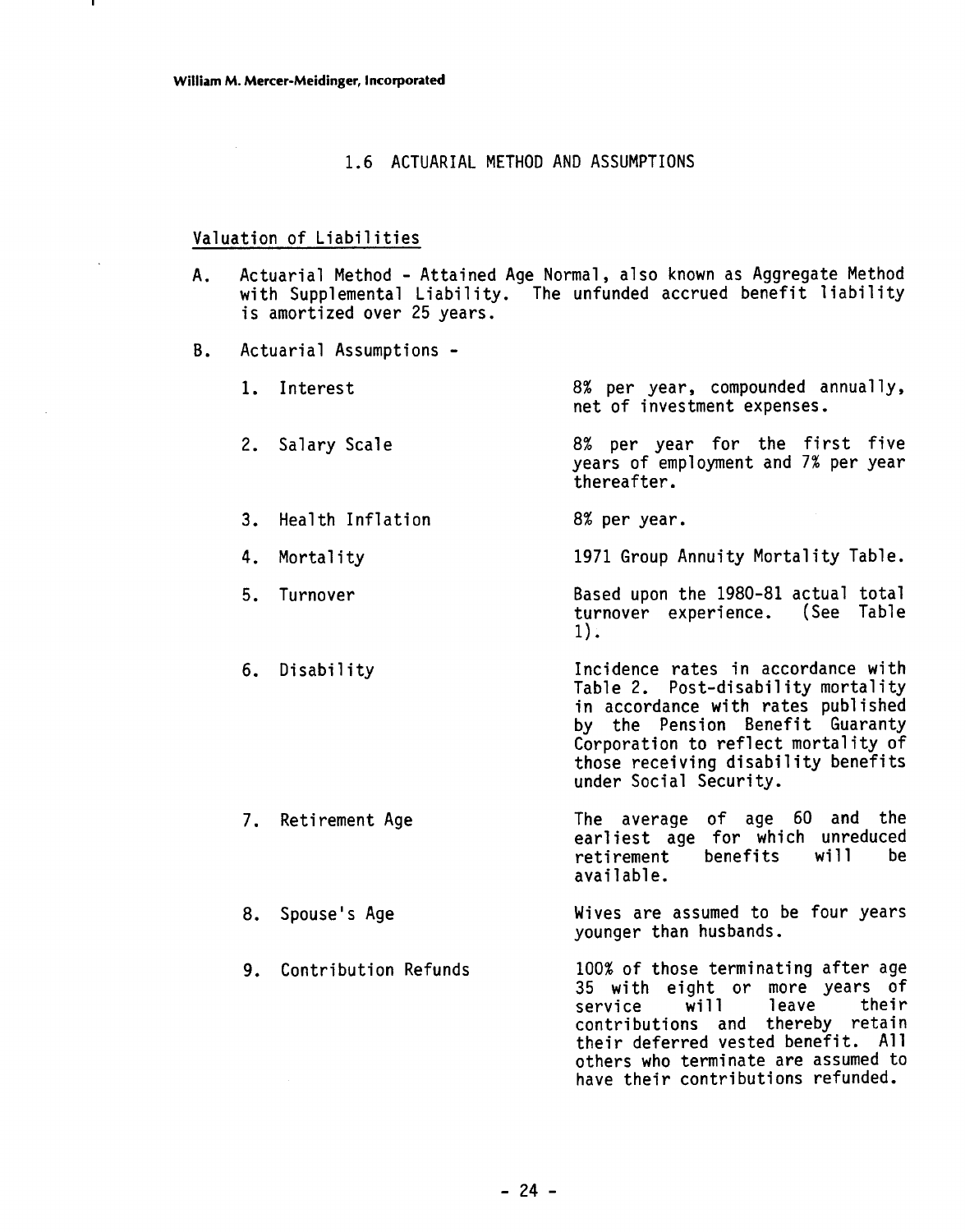| 10. C.0.L.A.   | 49% of those receiving retirement<br>benefits will be eligible for<br>C.0.L.A.                                               |
|----------------|------------------------------------------------------------------------------------------------------------------------------|
| 11. Sick Leave | 4.7 days of unused sick leave for<br>each year of service will be<br>available to be credited once the<br>member is retired. |
| 12. Expenses   | No loading for expenses.                                                                                                     |

#### Valuation of Assets

Based upon the three-year average ratio between market and book values of the System's assets. Assets are accounted for on an accrued basis.

#### Valuation of Medical Benefits

Medical benefits for retirees are provided by the payment of premiums from the trust fund. A pre-65 cost and lower post-65 cost (due to Medicare) were assumed such that the total rate for all retirees equals the present premium rate. These medical premiums are then increased with the health inflation assumption. The same method used for funding retirement benefits is also used to fund health benefits.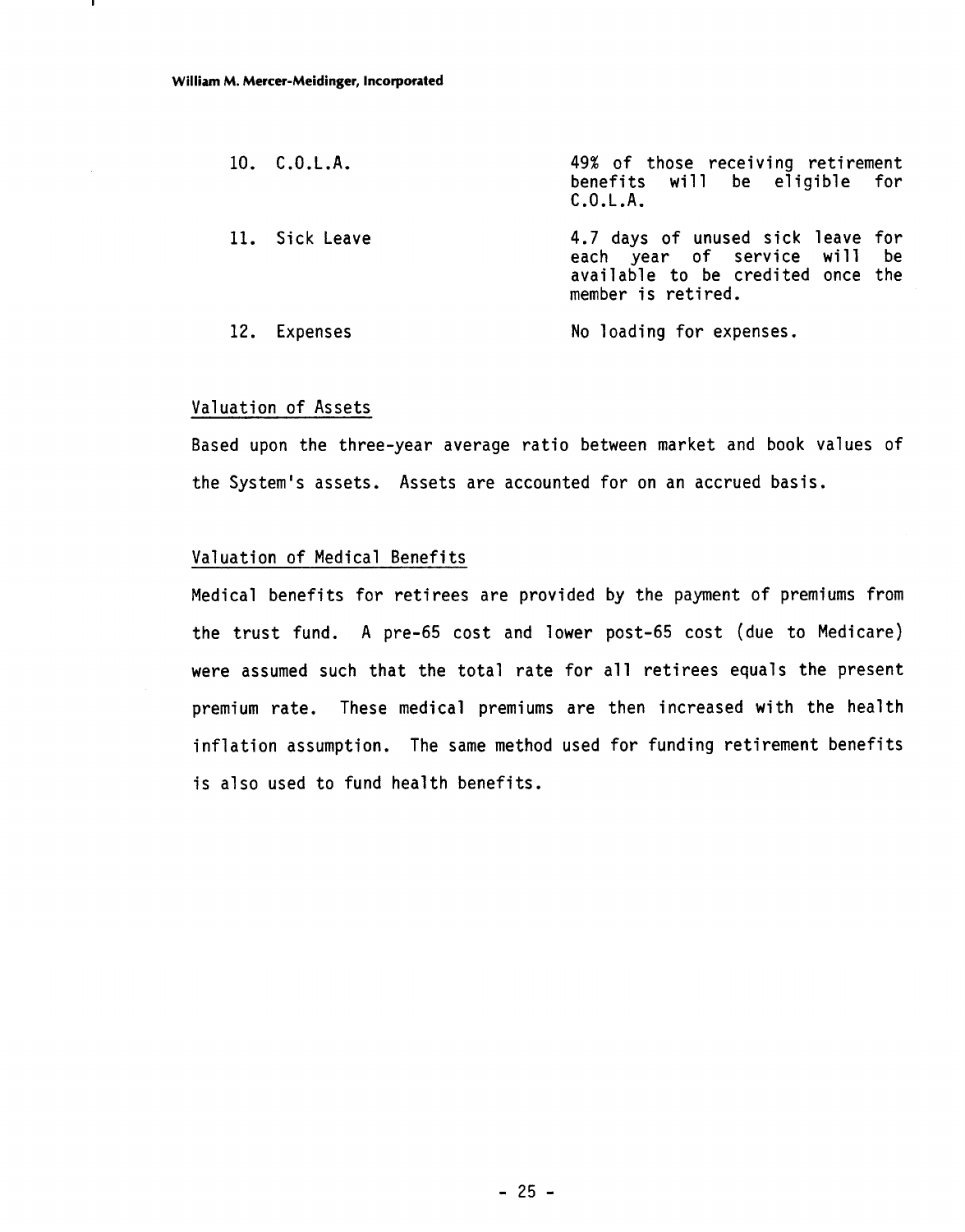$\mathbf{I}$ 

# TABLE 1

# EMPLOYEE TURNOVER ASSUMPTIONS

| Select Rates of Turnover<br>During the First 3 Years<br>of Employment |                              | After 3 Years of<br>Employment    |                                                    |
|-----------------------------------------------------------------------|------------------------------|-----------------------------------|----------------------------------------------------|
| Year of<br>Employment                                                 | Males                        | Attained<br><u>Age</u>            | Rate                                               |
| $\frac{1}{2}$                                                         | .12<br>.26<br>.32            | 20<br>21<br>22<br>23<br>24<br>25  | .1500<br>.1500<br>.1500<br>.1500<br>.1500<br>.1500 |
| Year of<br>Employment<br>$\frac{1}{2}$                                | Females<br>.09<br>.11<br>.16 | 26<br>27<br>28<br>29<br>30        | .1500<br>.1500<br>.1500<br>.1500<br>.1400          |
|                                                                       |                              | 31<br>32<br>33<br>34<br>35        | .1300<br>.1200<br>.1100<br>.1000<br>.0900          |
|                                                                       |                              | 36<br>37<br>38<br>39<br>40        | .0800<br>.0800<br>.0700<br>.0700<br>.0650          |
|                                                                       |                              | 41<br>42<br>43<br>44<br>45        | .0650<br>.0650<br>,0600<br>.0600<br>.0600          |
|                                                                       |                              | 46<br>47<br>48<br>49<br>50        | .0600<br>.0550<br>.0550<br>.0550<br>.0500          |
|                                                                       |                              | 51<br>52<br>53<br>54<br>55 and Up | .0500<br>.0500<br>.0500<br>,0500<br>.0000          |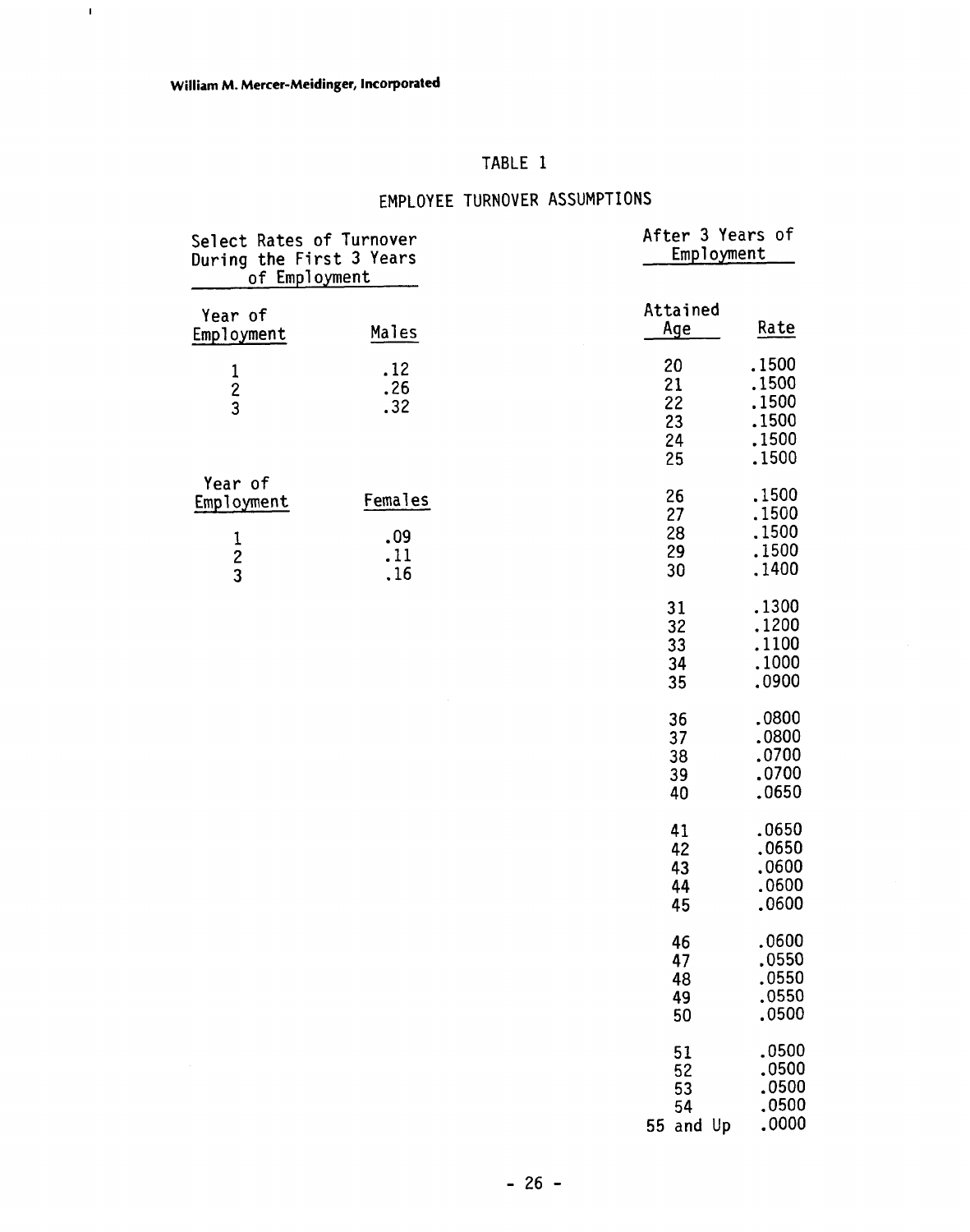$\blacksquare$ 

#### DISABILITY RATES ANNUAL RATES FOR 1,000 EMPLOYEES

| <u>Age</u>                              |    | Rate                                    |
|-----------------------------------------|----|-----------------------------------------|
| 20<br>21<br>22<br>23<br>24              |    | .70<br>.71<br>.72<br>.73<br>.74         |
| 25<br>26<br>27<br>28<br>29              |    | .75<br>.76<br>.78<br>.80<br>.82         |
| 30<br>31<br>32<br>33<br>34              |    | .84<br>.86<br>.88<br>.90<br>.93         |
| 35<br>36<br>37<br>38<br>39              |    | .96<br>.99<br>1.03<br>1.07<br>1.11      |
| 40<br>41<br>42<br>43<br>44              |    | 1.15<br>1.20<br>1.27<br>1.36<br>1.48    |
| 45<br>46<br>47<br>48<br>49              |    | 1.62<br>1.76<br>1.91<br>2.07<br>2.23    |
| 50<br>51<br>$5\overline{2}$<br>53<br>54 |    | 2.40<br>2.60<br>2.86<br>3.18<br>3.56    |
| 55<br>56<br>57<br>58<br>59              |    | 4.00<br>4.59<br>5.34<br>6.10<br>7.20    |
| 60<br>61<br>62<br>63<br>64              | 27 | 8.43<br>9.75<br>11.30<br>13.05<br>14.90 |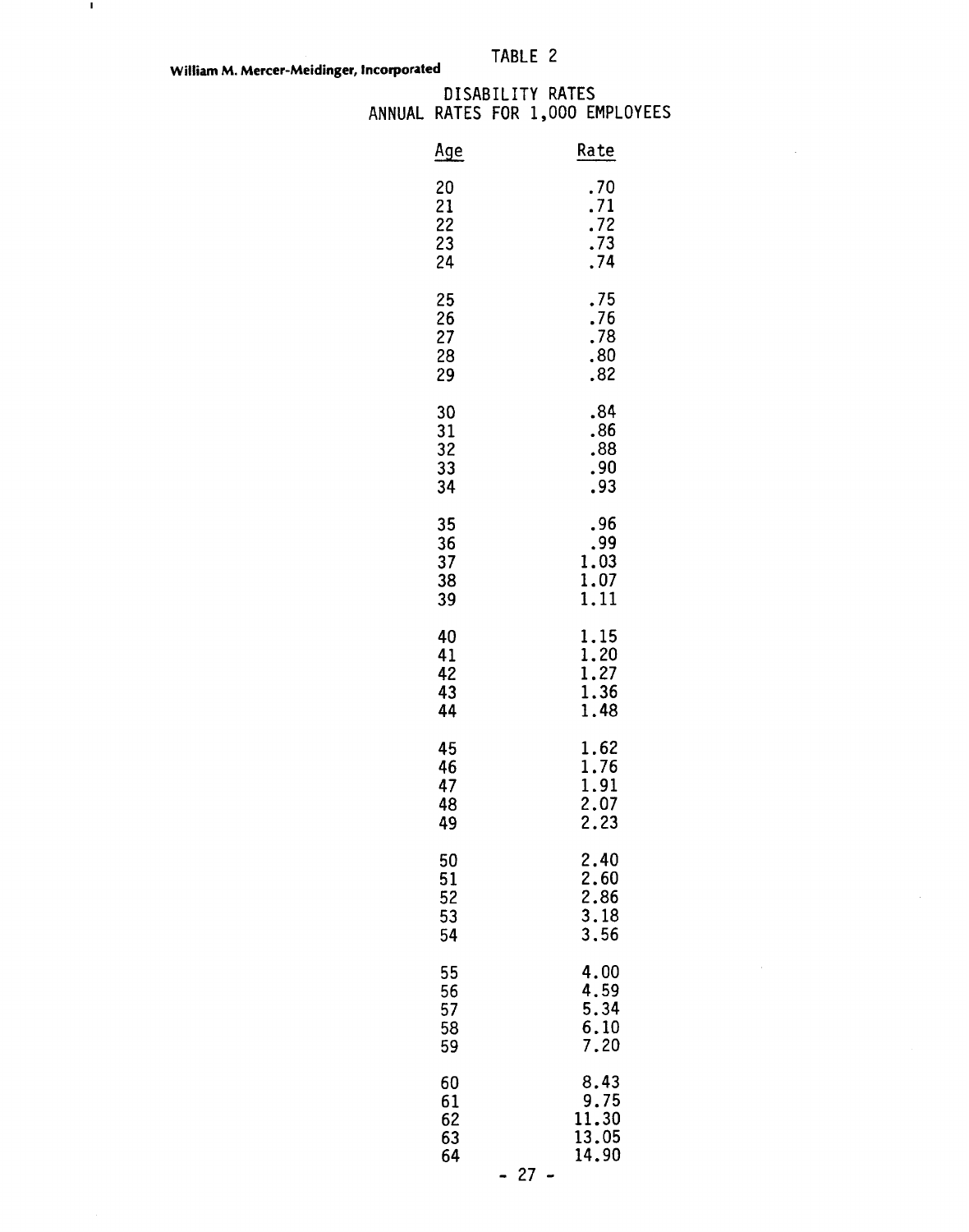$\mathbf{I}$ 

# SECTION 2

## DETAILED VALUATION RESULTS

This section presents in the detail the results of the actuarial valuation that were outlined in the Summary.

 $\hat{\mathcal{A}}$ 

 $\bar{\mathcal{L}}$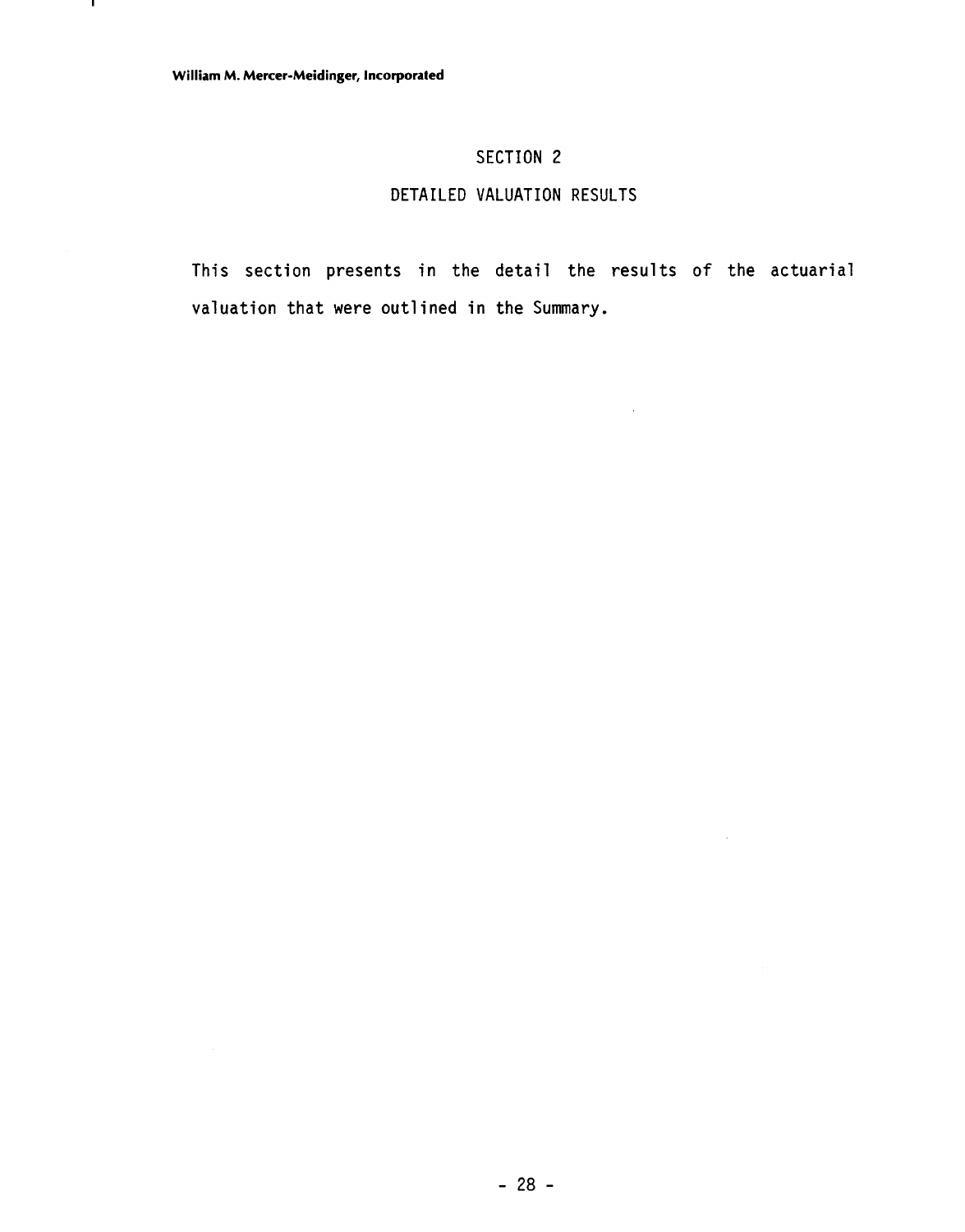$\mathbf{I}$ 

# 2.1 STATEMENT OF NET ASSETS AS OF JUNE 30, 1984

# ( ' 000 OMITTED)

|                                      | Cost Value | Market Value |
|--------------------------------------|------------|--------------|
| Cash                                 | \$48,001   | \$48,001     |
| CD's and Other Short-<br>Term Issues | 8,000      | 8,000        |
| Investment Securities:               |            |              |
| U.S. Government                      | 318,711    | 278,406      |
| Other                                | 25,368     | 17,236       |
| Common Stock                         | 34,566     | 34,016       |
| Foreign Investments                  | 11,806     | 11,290       |
| Real Estate Equity Fund              | 51,625     | 55,427       |
| Loans & Mortgages                    | 185,399    | 185,399      |
| <b>Miscellaneous</b>                 | 21,797     | 21,797       |
| <b>Total Assets</b>                  | \$705,273  | \$659,572    |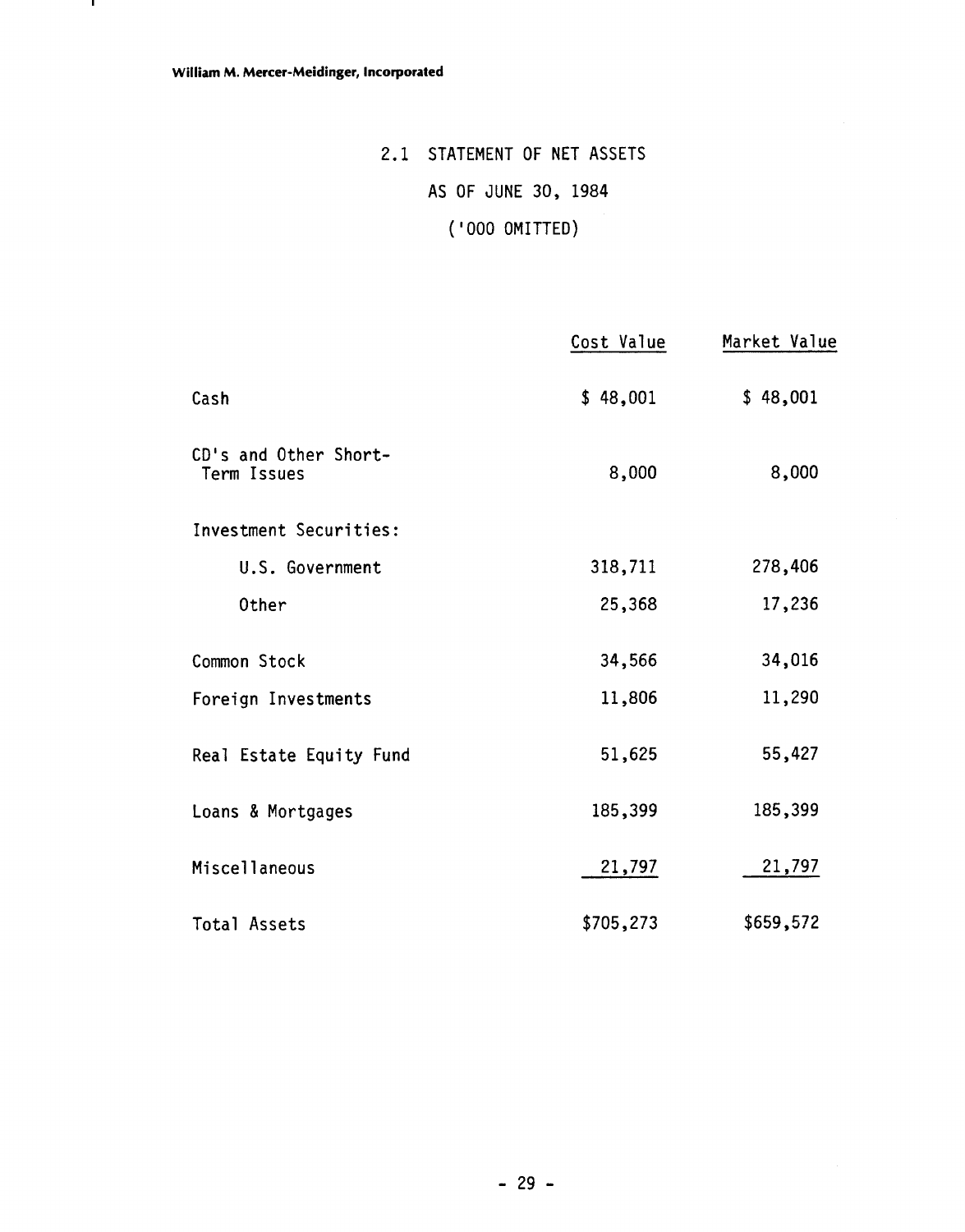# 2.2 CHANGES IN NET ASSETS

# DURING FISCAL YEAR 1984

# ( ' 000 OMITTED)

Net Assets, June 30, 1983

\$591,382

| Additions: |  |  |  |  |
|------------|--|--|--|--|
|------------|--|--|--|--|

 $\mathbf{I}$ 

 $\sim 10$ 

 $\hat{\mathcal{A}}$ 

| Employee Contributions                       | \$27,257  |           |
|----------------------------------------------|-----------|-----------|
| Employer and State<br>Matching Contributions | 63,316    |           |
| Investment Income                            | 60,586    |           |
| Interest on Member's<br>Indebtedness         | 973       |           |
| Unrealized Gain (Loss)<br>on Investments     | (48, 194) | 103,938   |
| Deductions:                                  |           |           |
| Medical Benefits                             | \$3,257   |           |
| Retirement Benefits                          | 27,792    |           |
| Refunds of Contributions                     | 3,094     |           |
| Administrative Expenses                      | 1,605     | 35,748    |
| Net Assets, June 30, 1984                    |           | \$659,572 |
|                                              |           |           |

| Approximate Investment Return<br>Rate During the Year: |       |
|--------------------------------------------------------|-------|
| Based on Market Values                                 | 2.16% |
| Based on Book Values                                   | 9.82% |
| Based on Valuation Assets                              | 9.85% |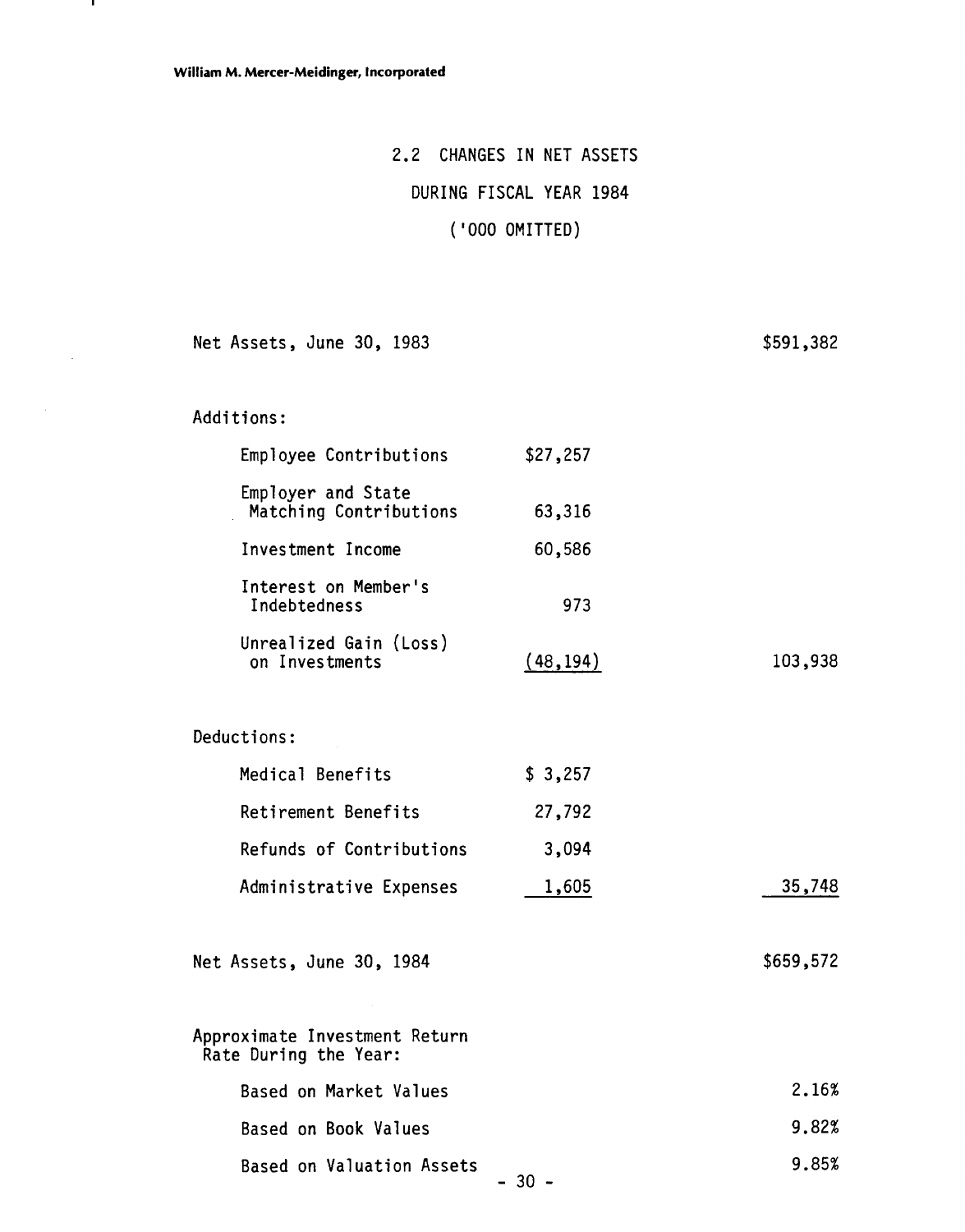$\mathbf{I}$ 

 $\bar{\beta}$ 

# 2.3 DEVELOPMENT OF VALUATION ASSETS AS OF JUNE 30, 1984 ( ' 000 OMITTED)

|     |                                                          | Market Value | Cost Value | Ratio (M/C) |
|-----|----------------------------------------------------------|--------------|------------|-------------|
| (1) | June 30, 1984                                            | \$659,572    | \$705,273  | .9352       |
| (2) | June 30, 1983                                            | 591,382      | 588,915    | 1.0042      |
| (3) | June 30, 1982                                            | 443,529      | 477,280    | .9293       |
| (4) | Average Ratio                                            |              |            | .9562       |
| (5) | Cost Value at<br>June 30, 1984                           |              |            | \$705,273   |
| (6) | Valuation Assets<br>at June 30, 1984<br>$(4) \times (5)$ |              |            | \$674,382   |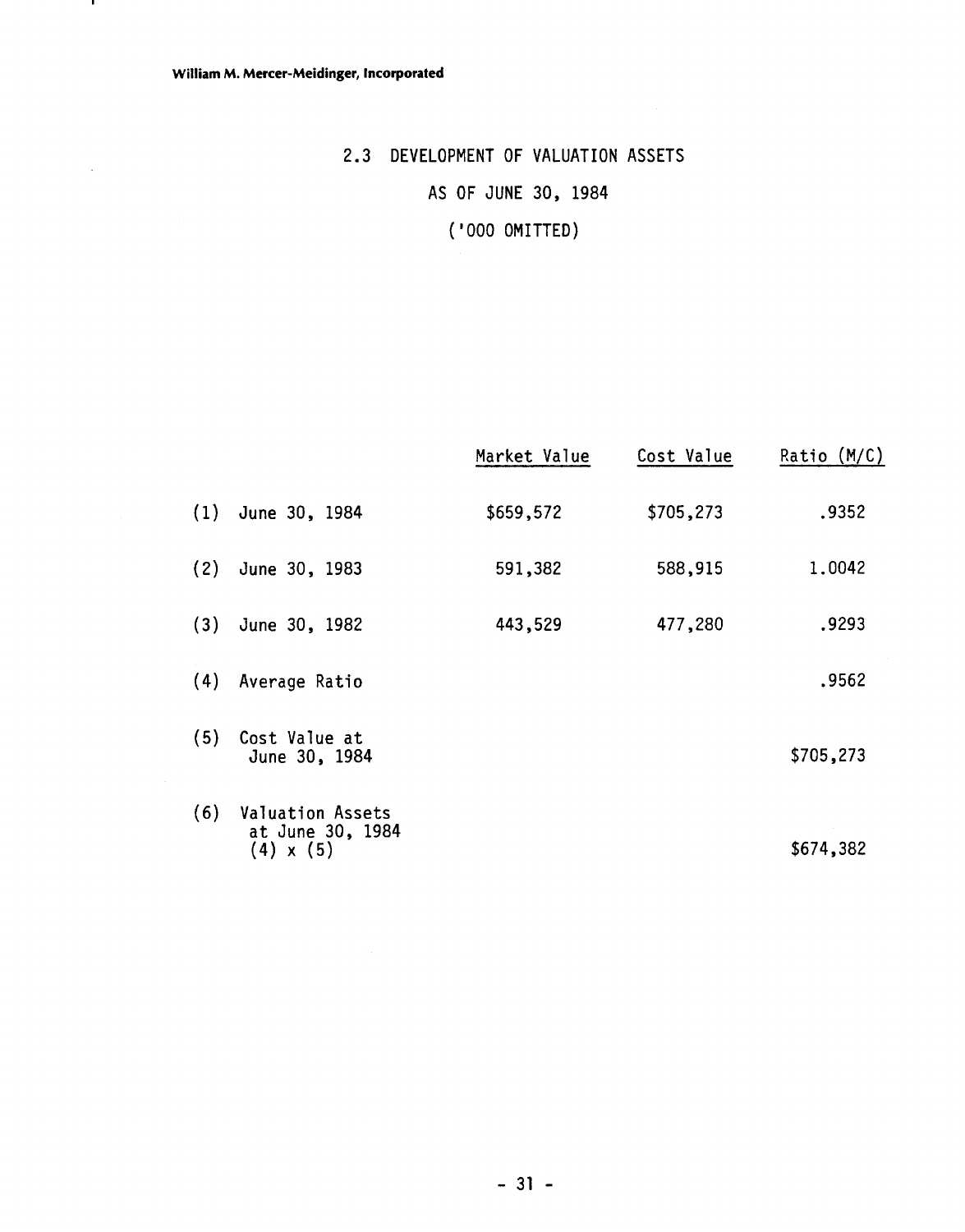$\mathbf{L}$ 

# 2.4 BREAKDOWN OF PRESENT VALUE OF BENEFITS

( '000 OMITTED)

|                            | Present Value of<br>Accrued Benefit | Present Value<br>of Fully<br>Projected Benefit |
|----------------------------|-------------------------------------|------------------------------------------------|
| Active Members             |                                     |                                                |
| Retirement Benefits        | \$217,205                           | \$<br>636,645                                  |
| Termination Benefits       | 96,522                              | 230,031                                        |
| Disability Benefits        | 12,033                              | 18,511                                         |
| Death Benefits             | 4,388                               | 8,678                                          |
| Return of Contributions    | 10,837                              | 17,104                                         |
| Health Benefits            | 122,592                             | 152,886                                        |
| Subtotal                   | \$463,577                           | \$1,063,855                                    |
| <b>Inactive Members</b>    |                                     |                                                |
| Not Vested                 | \$5,094                             | \$<br>5,094                                    |
| <b>Vested Terminations</b> | 51,086                              | 51,086                                         |
| Retirees & Beneficiaries   | 284,261                             | 284,261                                        |
| Subtotal                   | \$340,441                           | 340,441<br>\$                                  |
| Totals                     | \$804,018                           | \$1,404,296                                    |